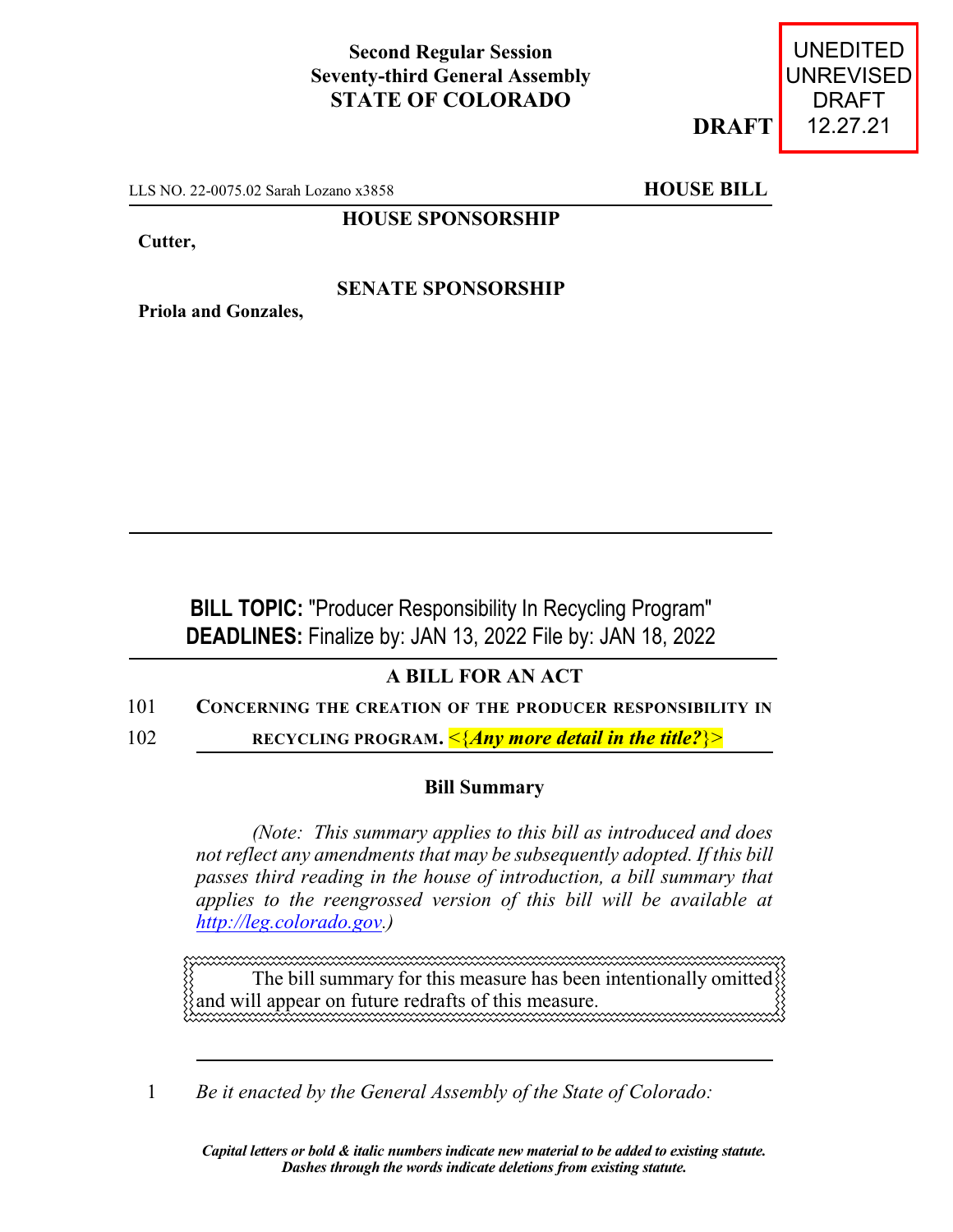| $\mathbf{1}$   | <b>SECTION 1.</b> In Colorado Revised Statutes, add part 6 to article                    |  |
|----------------|------------------------------------------------------------------------------------------|--|
| $\overline{2}$ | 17 of title 25 as follows:                                                               |  |
| 3              | PART <sub>6</sub>                                                                        |  |
| $\overline{4}$ | PRODUCER RESPONSIBILITY IN RECYCLING PROGRAM                                             |  |
| 5              | 25-17-601. Short title. THE SHORT TITLE OF THIS PART 6 IS THE                            |  |
| 6              | "PRODUCER RESPONSIBILITY IN RECYCLING ACT".                                              |  |
| 7              | 25-17-602. Legislative declaration. (1) THE GENERAL ASSEMBLY                             |  |
| 8              | HEREBY FINDS AND DECLARES THAT TBD.                                                      |  |
| 9              | 25-17-603. Definitions - rules. As USED IN THIS PART 6, UNLESS                           |  |
| 10             | THE CONTEXT OTHERWISE REQUIRES:                                                          |  |
| 11             | (1) "ADVISORY BOARD" MEANS THE PRODUCER RESPONSIBILITY                                   |  |
| 12             | ADVISORY BOARD CREATED UNDER SECTION 25-17-604 (1).                                      |  |
| 13             | (2) "ALTERNATIVE COLLECTION PROGRAM" MEANS A PROGRAM                                     |  |
| 14             | PROVIDING RECYCLING SERVICES FOR SOME OR ALL COVERED MATERIALS                           |  |
| 15             | THAT IS OPERATED BY A PRODUCER OR GROUP OF PRODUCERS AND FOR                             |  |
| 16             | WHICH A PLAN PROPOSAL IS SUBMITTED TO THE EXECUTIVE DIRECTOR AND                         |  |
| 17             | ADVISORY BOARD IN ACCORDANCE WITH SECTION 25-17-608 (2).                                 |  |
| 18             | (3) "COLLECTION" MEANS THE GATHERING OF WASTE, INCLUDING                                 |  |
| 19             | THE PRELIMINARY SORTING AND STORAGE OF WASTE, FOR THE PURPOSES                           |  |
| 20             | OF TRANSPORTATION TO A MATERIALS RECOVERY FACILITY.                                      |  |
| 21             | (4) "COVERED ENTITY" MEANS:                                                              |  |
| 22             | (a) ALL SINGLE OR MULTI-FAMILY RESIDENCES IN THE STATE; AND                              |  |
| 23             | NONRESIDENTIAL LOCATIONS USING COVERED MATERIALS<br>(b)                                  |  |
| 24             | THAT ARE PROCESSED BY A MATERIALS RECOVERY FACILITY. <mark>&lt;{<i>Does this</i>}</mark> |  |
| 25             | definition cover who the organization is required to provide services                    |  |
| 26             | to?} $>$                                                                                 |  |
|                |                                                                                          |  |

(5) (a) "COVERED MATERIALS", SUBJECT TO RULES ADOPTED BY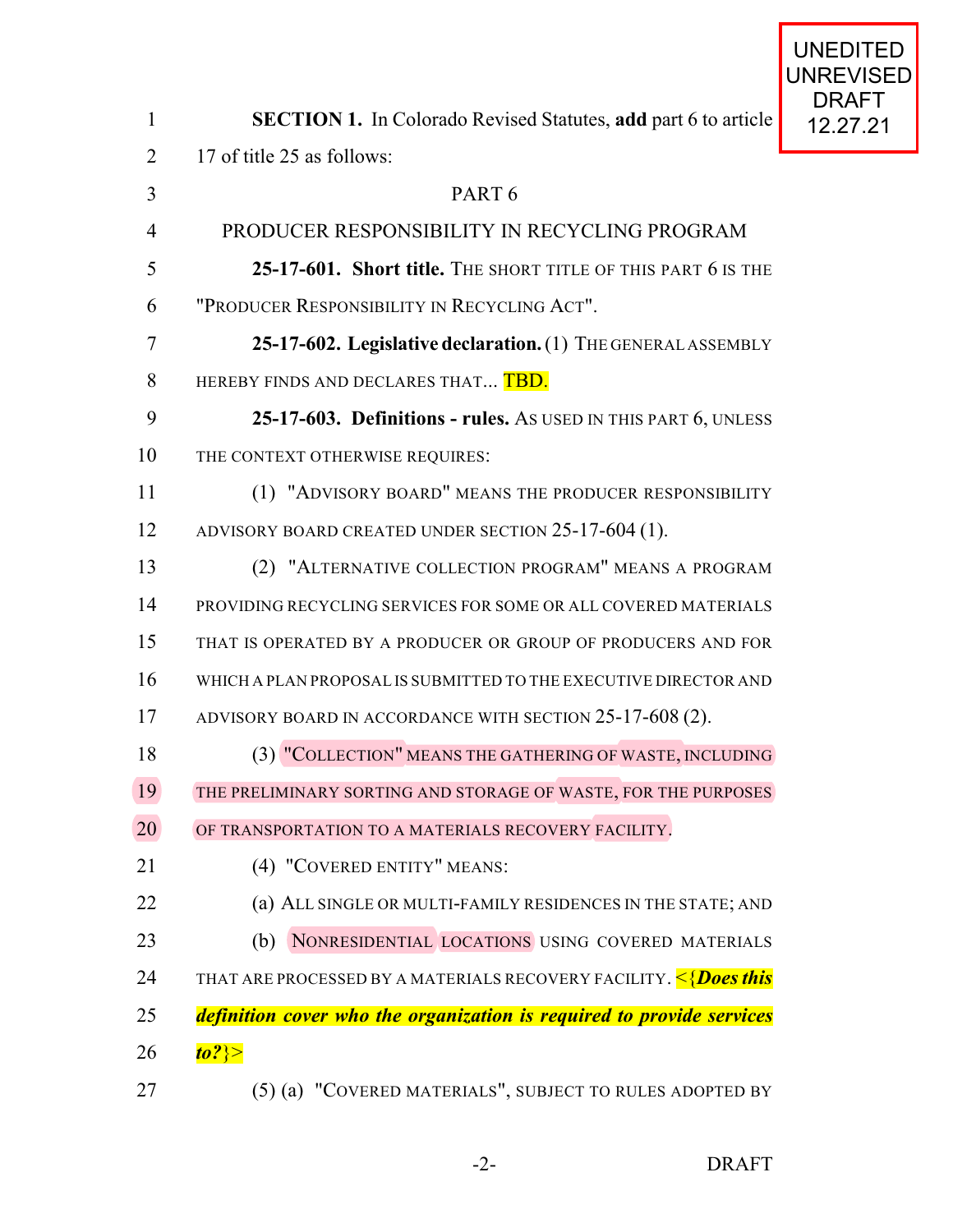1 THE EXECUTIVE DIRECTOR PURSUANT TO SECTION  $25-17-608$  (1)(b), 12.27.21

INCLUDES:

- (I) PACKAGING MATERIAL;
- (II) PAPER PRODUCTS, AND
- (III) SINGLE-USE FOOD SERVICEWARE.
- (b) "COVERED MATERIALS" DOES NOT INCLUDE:
- (I) MATERIALS USED FORLONG-TERM STORAGE ORPROTECTION OF
- A PRODUCT AND THAT CAN BE EXPECTED TO BE USABLE FOR THAT PURPOSE
- FOR AT LEAST FIVE YEARS;
- (II) MATERIALS THAT ARE UNSAFE OR UNSANITARY TO RECYCLE BECAUSE OF THEIR INTENDED USE, AS DETERMINED BY THE EXECUTIVE 12 DIRECTOR BY RULE;
- (III) BOUND BOOKS;
- (IV) BEVERAGE CONTAINERS SUBJECT TO A RETURNABLE CONTAINER DEPOSIT, IF APPLICABLE;
- (V) MATERIALS THAT ARE REGULATED AS A DRUG, MEDICAL DEVICE, OR DIETARY SUPPLEMENT BY THE FEDERAL FOOD AND DRUG ADMINISTRATION UNDER THE "FEDERAL FOOD, DRUG, AND COSMETIC ACT", 21 U.S.C. SEC. 301 ET SEQ., AS AMENDED, OR ANY FEDERAL REGULATION PROMULGATED THERETO, OR ANY EQUIPMENT AND 21 MATERIALS USED TO MANUFACTURE SUCH PRODUCTS:
- (VI) ANIMAL BIOLOGICS, INCLUDING VACCINES, BACTERINS, ANTISERA, DIAGNOSTIC KITS, AND OTHER PRODUCTS OF BIOLOGICAL ORIGIN AND ANY OTHER MATERIALS THAT ARE REGULATED UNDER THE "VIRUS, SERUM, AND TOXIN ACT", 21 U.S.C. SEC. 151 ET SEQ., AS AMENDED;
- (VII) TOXIC OR HAZARDOUS MATERIALS THAT ARE REGULATED

UNEDITED UNREVISED DRAFT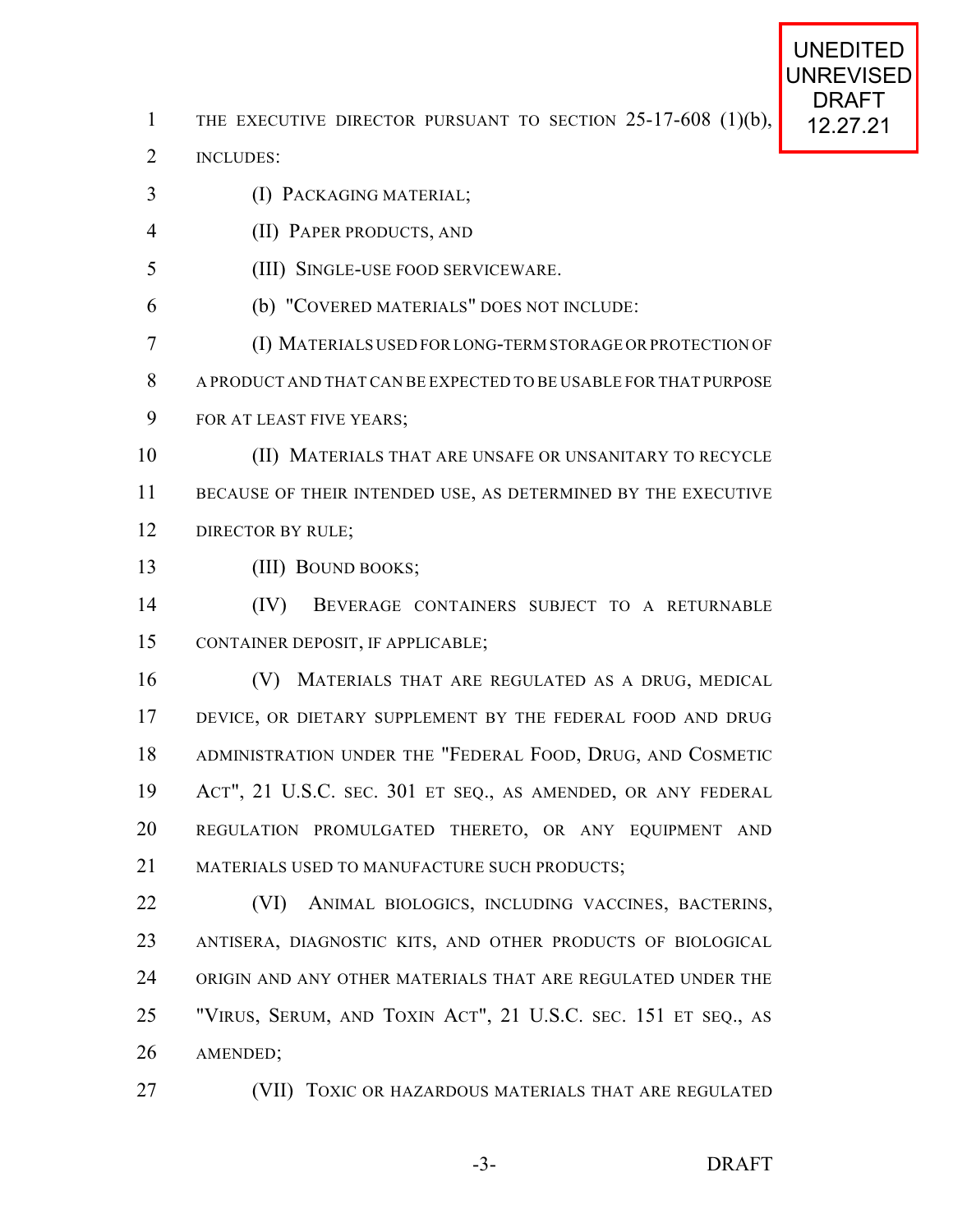- 1 UNDER THE "FEDERAL INSECTICIDE, FUNGICIDE, AND RODENTICIDE ACT", 12.27.21
- 7 U.S.C. SEC. 136, ET SEQ., AS AMENDED; AND
- (VIII) ARCHITECTURAL PAINT COVERED UNDER A PAINT STEWARDSHIP PROGRAM IN ACCORDANCE WITH PART 4 OF THIS ARTICLE 17.
- (6) "DEPARTMENT" MEANS THE DEPARTMENT OF PUBLIC HEALTH AND ENVIRONMENT CREATED IN SECTION 24-1-119.
- 8 (7) "ENVIRONMENTALLY SOUND MANAGEMENT PRACTICES" MEANS POLICIES THAT ENSURE COMPLIANCE WITH ALL APPLICABLE ENVIRONMENTAL LAWS, INCLUDING LAWS ADDRESSING:
- (a) RECORD KEEPING;
- (b) TRACKING AND DOCUMENTING THE DISPOSAL OF COVERED MATERIALS WITHIN AND OUTSIDE THE STATE; AND
- (c) ENVIRONMENTAL LIABILITY COVERAGE FOR PROFESSIONAL SERVICES AND CONTRACTOR OPERATIONS.
- (8) "EXECUTIVE DIRECTOR" MEANS THE EXECUTIVE DIRECTOR OF THE DEPARTMENT OR THE EXECUTIVE DIRECTOR'S DESIGNEE.
- (9) "FINAL PLAN" MEANS THE PLAN PROPOSAL, INCLUDING ANY AMENDMENTS, THAT HAS BEEN APPROVED AND FINALIZED BY THE 20 EXECUTIVE DIRECTOR PURSUANT TO SECTION 25-17-605 (5).
- 21 (10) "FRONT RANGE" MEANS THE COUNTIES OF ADAMS, ARAPAHOE, BOULDER, DOUGLAS, ELBERT, EL PASO, JEFFERSON, 23 LARIMER, PUEBLO, TELLER, AND WELD AND THE CITIES AND COUNTIES OF BROOMFIELD AND DENVER.
- 25 (11) "INDUSTRIAL RECYCLING" MEANS TBD.
- (12) "LOCAL GOVERNMENT" MEANS A HOME-RULE OR STATUTORY COUNTY, MUNICIPALITY, OR CITY AND COUNTY.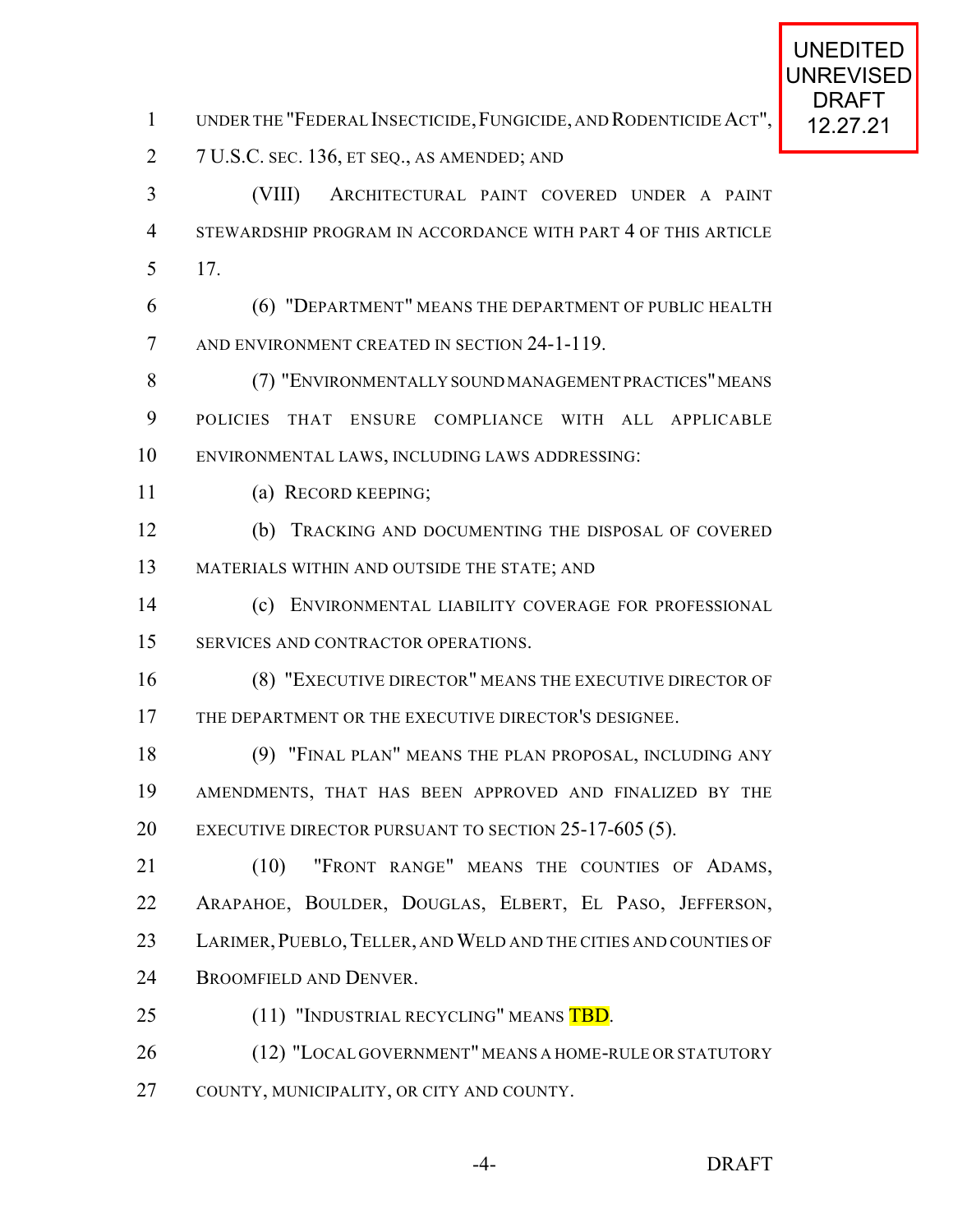1 (13) "MATERIALS RECOVERY FACILITY" MEANS A FACILITY FOR 12.27.21 PROCESSING SOURCE-SEPARATED COVERED MATERIALS BEFORE THEY ARE CONVEYED TO END-MARKET BUSINESSES, AS DEFINED IN SECTION 4 25-16.5-112 (4)(a). 5 (14) "MECHANICAL RECYCLING" MEANS TBD. (15) "MINIMUM RECYCLABLE LIST" MEANS THE LIST OF COVERED MATERIALS DEVELOPED UNDER SECTION 25-17-606 (1)(a). (16) "NEEDS ASSESSMENT" MEANS THE ASSESSMENT OF THE STATE'S RECYCLING NEEDS CONDUCTED PURSUANT TO SECTION 25-17-605 (3). (17) "NONPROFIT ORGANIZATION" MEANS A TAX-EXEMPT CHARITABLE OR SOCIAL WELFARE ORGANIZATION OPERATING UNDER 13 SECTION 501(c)(3) OR 501(c)(4) OF THE FEDERAL "INTERNAL REVENUE CODE OF 1986", AS AMENDED. (18) (a) "PACKAGING MATERIAL" MEANS ANY MATERIAL, REGARDLESS OF RECYCLABILITY, THAT IS INTENDED FOR SINGLE OR SHORT-TERM USE AND IS USED FOR THE CONTAINMENT, PROTECTION, HANDLING, DELIVERY, OR PRESENTATION OF PRODUCTS AT THE POINT OF

SALE. <{*Is "short -term use" the opposite of "long-term storage and*

*protection" referenced in subsection (5)(b)(I) and indicating the ability*

*to be used for at least 5 years? If so, should "short-term use" be defined*

*here to make that clear? If not, what does "short-term use" mean?*}>

 (b) "PACKAGING MATERIAL" INCLUDES PAPER, PLASTIC, GLASS, 24 METAL, CARTONS, SECONDARY OR TERTIARY PACKAGING MATERIALS USED FOR DIRECT TRANSPORTATION OR DISTRIBUTION TO THE CONSUMER, FLEXIBLE FOAM OR OTHER RIGID PACKAGING MATERIALS, OR ANY COMBINATION OF SUCH MATERIALS. <{*What does "secondary or tertiary*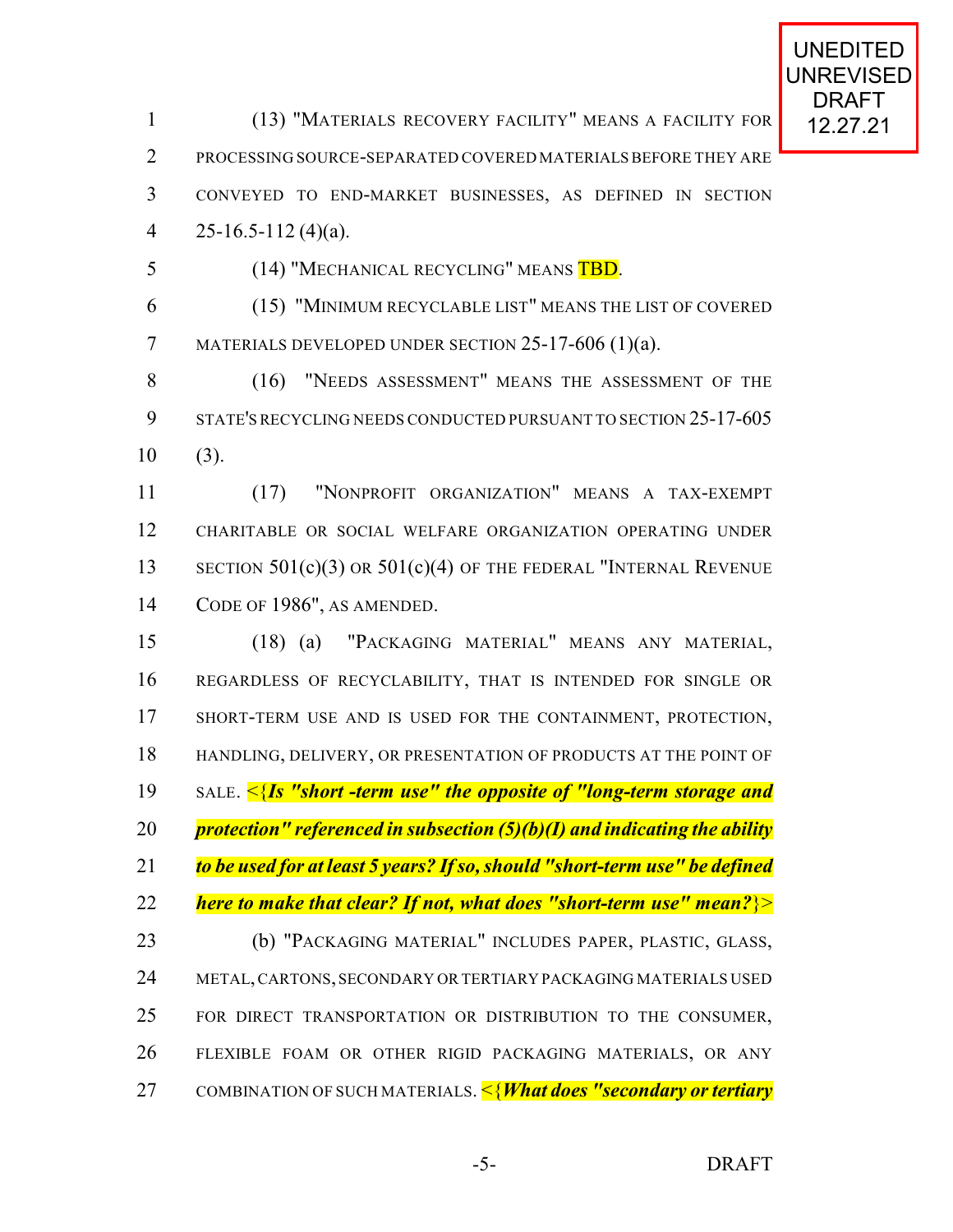- *packaging materials" mean? It appears to mean packaging materials* **| 12.27.21**
- *used for safe transport of goods. Is that correct? Should the term be*
- *defined here as it seems like a term of art that won't be obvious to the*
- *average reader.*}>
- (19) "PAPER PRODUCTS" INCLUDE:
- (a) FLYERS;
- (b) BROCHURES;
- (c) BOOKLETS;
- (d) CATALOGS;
- (e) TELEPHONE DIRECTORIES;
- (f) NEWSPAPERS;
- (g) MAGAZINES; AND
- (i) PAPER USED FOR WRITING OR ANY OTHER PURPOSE.
- (20) "PLAN PROPOSAL" MEANS THE PLAN PROPOSAL FOR THE IMPLEMENTATION OF THE PROGRAM SUBMITTED TO THE ADVISORY BOARD IN ACCORDANCE WITH SECTION 25-17-605 (4).

 (21) "POST-CONSUMER RECYCLED CONTENT RATE" MEANS THE AMOUNT OF POST-CONSUMER RECYCLED MATERIALS USED IN THE PRODUCTION OF COVERED MATERIALS IN A CALENDAR YEAR DIVIDED BY THE AMOUNT OF COVERED MATERIALS USED FOR PRODUCTS SOLD, OFFERED FOR SALE, OR DISTRIBUTED BY PRODUCERS WITHIN OR INTO THE 22 STATE IN THE SAME CALENDAR YEAR, EXPRESSED AS A PERCENTAGE. <{*How does this get determined? Is every producer responsible for counting/weighing all their covered materials?*}> (22) (a) "POST-CONSUMER RECYCLED MATERIAL" MEANS ONLY

- THOSE COVERED PRODUCTS THAT HAVE SERVED THEIR INTENDED END USE
- AS CONSUMER ITEMS AND THAT HAVE BEEN SEPARATED OR DIVERTED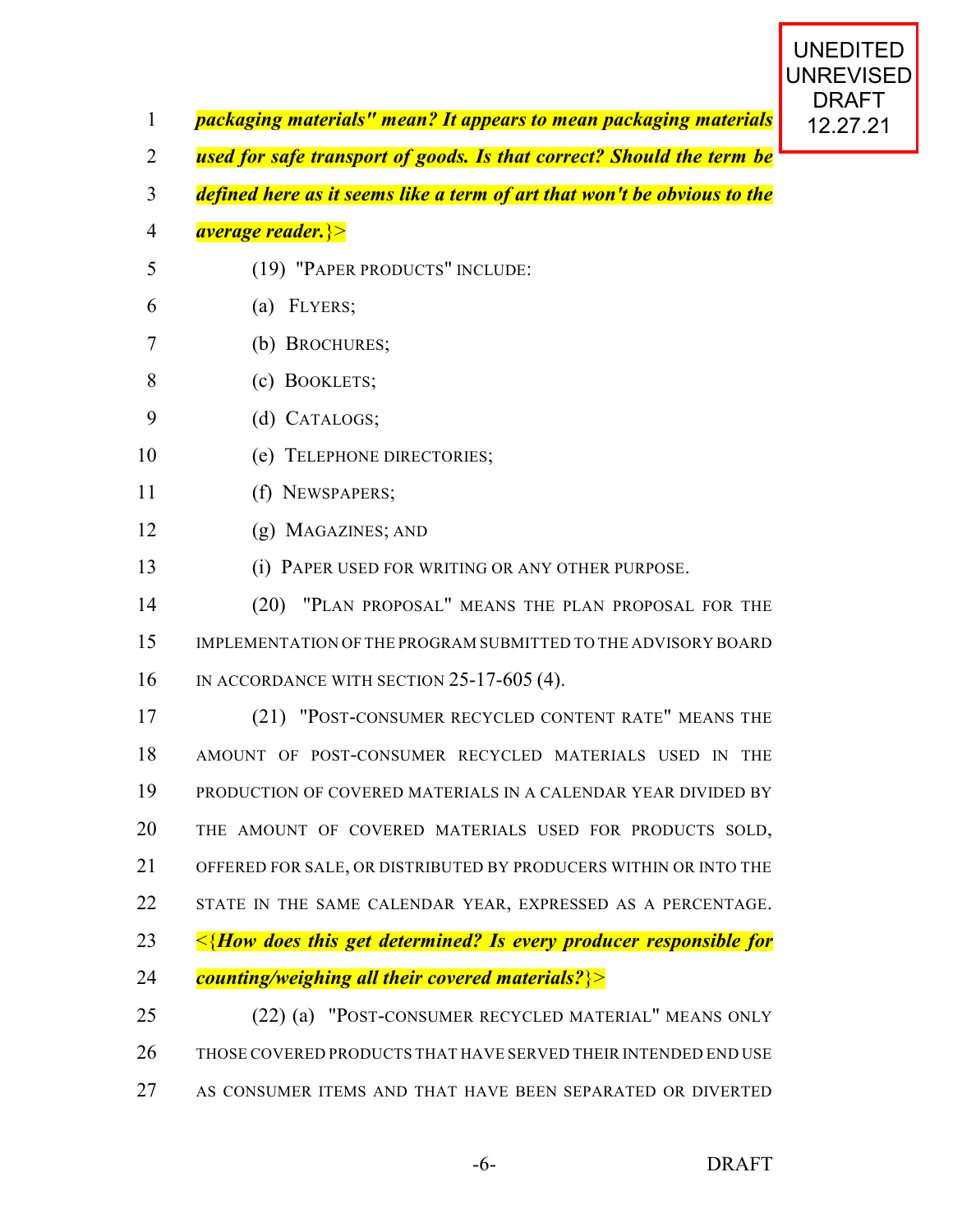1 FROM THE WASTE STREAM FOR THE PURPOSES OF COLLECTION AND 12.27.21 RECYCLING AS A SECONDARY MATERIAL FEEDSTOCK.

 (b) "POST-CONSUMER RECYCLED MATERIAL" DOES NOT INCLUDE WASTE MATERIAL GENERATED DURING OR AFTER THE COMPLETION OF A MANUFACTURING OR CONVERTING PROCESS. <{*What is a converting process? And should it instead be referenced as a "conversion process"?*}>

(23) "PRODUCER" MEANS A PERSON THAT:

 (a) USES A COVERED MATERIAL UNDER THE PERSON'S OWN NAME OR BRAND AND WHO SELLS, OFFERS FOR SALE, OR DISTRIBUTES A PRODUCT THAT USES THE COVERED MATERIAL IN THE STATE;

 (b) IMPORTS A PRODUCT THAT USES A COVERED MATERIAL AS THE OWNER OR LICENSEE OF A TRADEMARK OR BRAND UNDER WHICH THE PRODUCT IS SOLD, OFFERED FOR SALE, OR DISTRIBUTED IN THE STATE; OR (c) SELLS, OFFERS FOR SALE, OR DISTRIBUTES A PRODUCT THAT USES A COVERED MATERIAL IN THE STATE. <{*I moved the producer exemptions to its own section at the end of the part.*}>

 (24) "PRODUCER RESPONSIBILITY DUES" MEANS AMOUNTS ESTABLISHED IN SECTION 25-17-605 (4)(d)(II) THAT A PRODUCER PARTICIPATING IN THE PROGRAM PAYS ANNUALLY INTO THE PROGRAM.

 (25) "PRODUCER RESPONSIBILITY IN RECYCLING PROGRAM" OR "PROGRAM" MEANS THE PRODUCER RESPONSIBILITY IN RECYCLING PROGRAM CREATED IN ACCORDANCE WITH SECTION 25-17-605.

 (26) "PRODUCER RESPONSIBILITY ORGANIZATION" OR "ORGANIZATION" MEANS THE NONPROFIT ORGANIZATION SELECTED TO 26 IMPLEMENT THE PROGRAM PURSUANT TO SECTION 25-17-605 (1).

27 (27) "PROPRIETARY INFORMATION" MEANS INFORMATION THAT, IF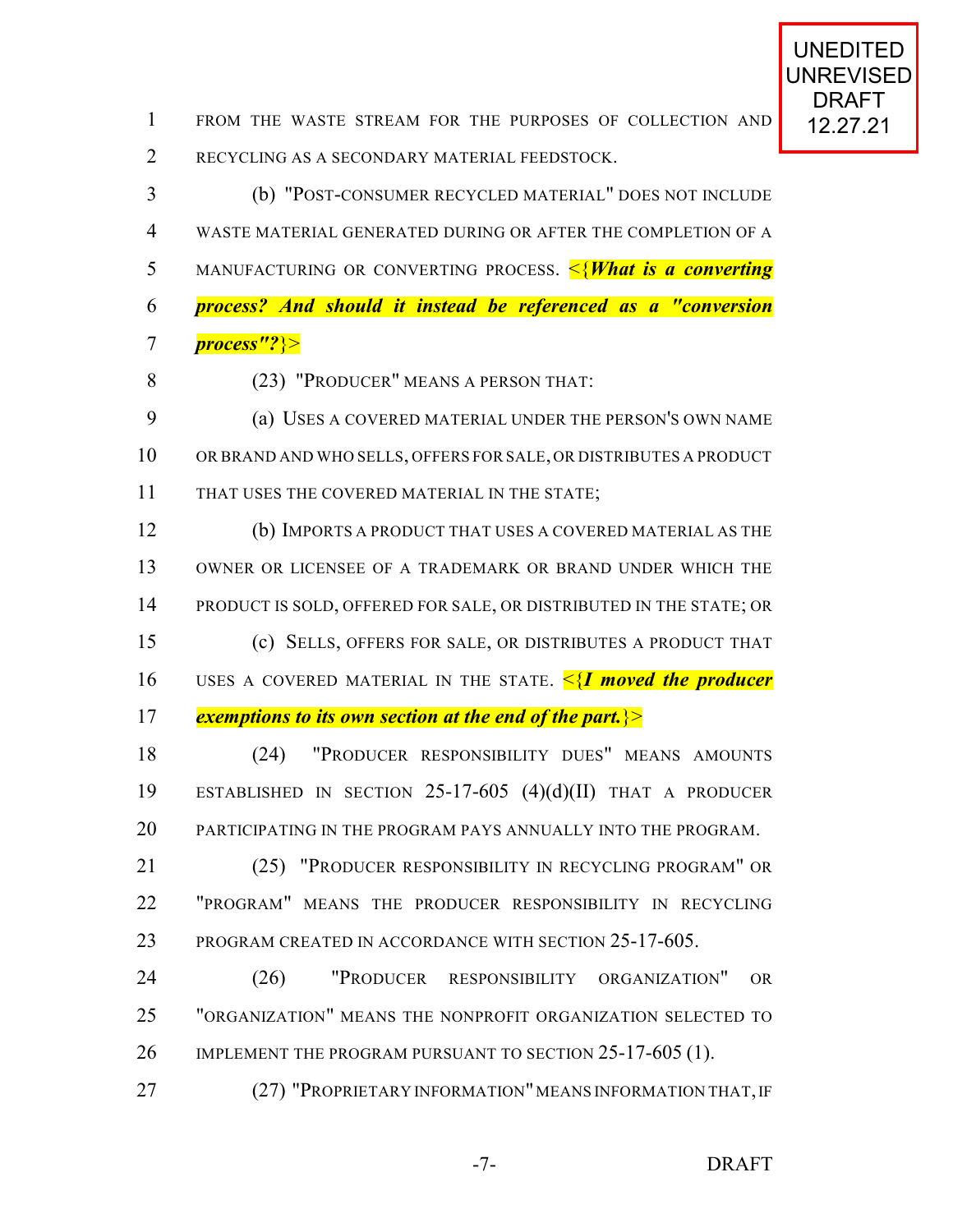1 MADE PUBLIC: **12.27.21** 

 (a) WOULD DIVULGE COMPETITIVE BUSINESS INFORMATION OR TRADE SECRETS OF THE ENTITY THAT DEVELOPED THE INFORMATION; OR (b) WOULD REASONABLY HINDER THE ENTITY'S COMPETITIVE ADVANTAGE IN THE MARKET. (28) "READILY-RECYCLABLE MATERIAL" MEANS A COVERED MATERIAL THAT IS INCLUDED ON THE MINIMUM RECYCLABLE LIST. (29) "RECOVERY" OR "RECOVERED" MEANS THE DIVERSION OF COVERED MATERIALS THAT: (a) MIGHT HAVE OTHERWISE BEEN DISPOSED OF AS WASTE; AND 11 (b) HAVE BEEN PROCESSED AT A MATERIALS RECOVERY FACILITY. (30) "RECOVERY RATE" MEANS THE AMOUNT OF COVERED MATERIALS RECOVERED BY THE PROGRAM OVER A CALENDAR YEAR 14 DIVIDED BY THE AMOUNT OF COVERED MATERIALS USED FOR PRODUCTS SOLD, OFFERED FOR SALE, OR DISTRIBUTED BY PRODUCERS WITHIN OR INTO THE STATE IN THE SAME CALENDAR YEAR, EXPRESSED AS A PERCENTAGE. (31) (a) "RECYCLING" MEANS A PROCESS THAT TRANSFORMS DISCARDED PRODUCTS,COMPONENTS, OR BY-PRODUCTS INTO NEW USABLE OR MARKETABLE MATERIALS AND THAT MAY CHANGE THE PRODUCT'S **IDENTITY.**  (b) "RECYCLING" INCLUDES MECHANICAL RECYCLING. (c) "RECYCLING" DOES NOT MEAN: 23 (I) ENERGY RECOVERY OR ENERGY GENERATION BY MEANS OF 24 COMBUSTING DISCARDED PRODUCTS, COMPONENTS, OR BY-PRODUCTS 25 WITH OR WITHOUT OTHER WASTE PRODUCTS; 26 (II) INDUSTRIAL RECYCLING; OR (III) SCRAP METALING.

-8- DRAFT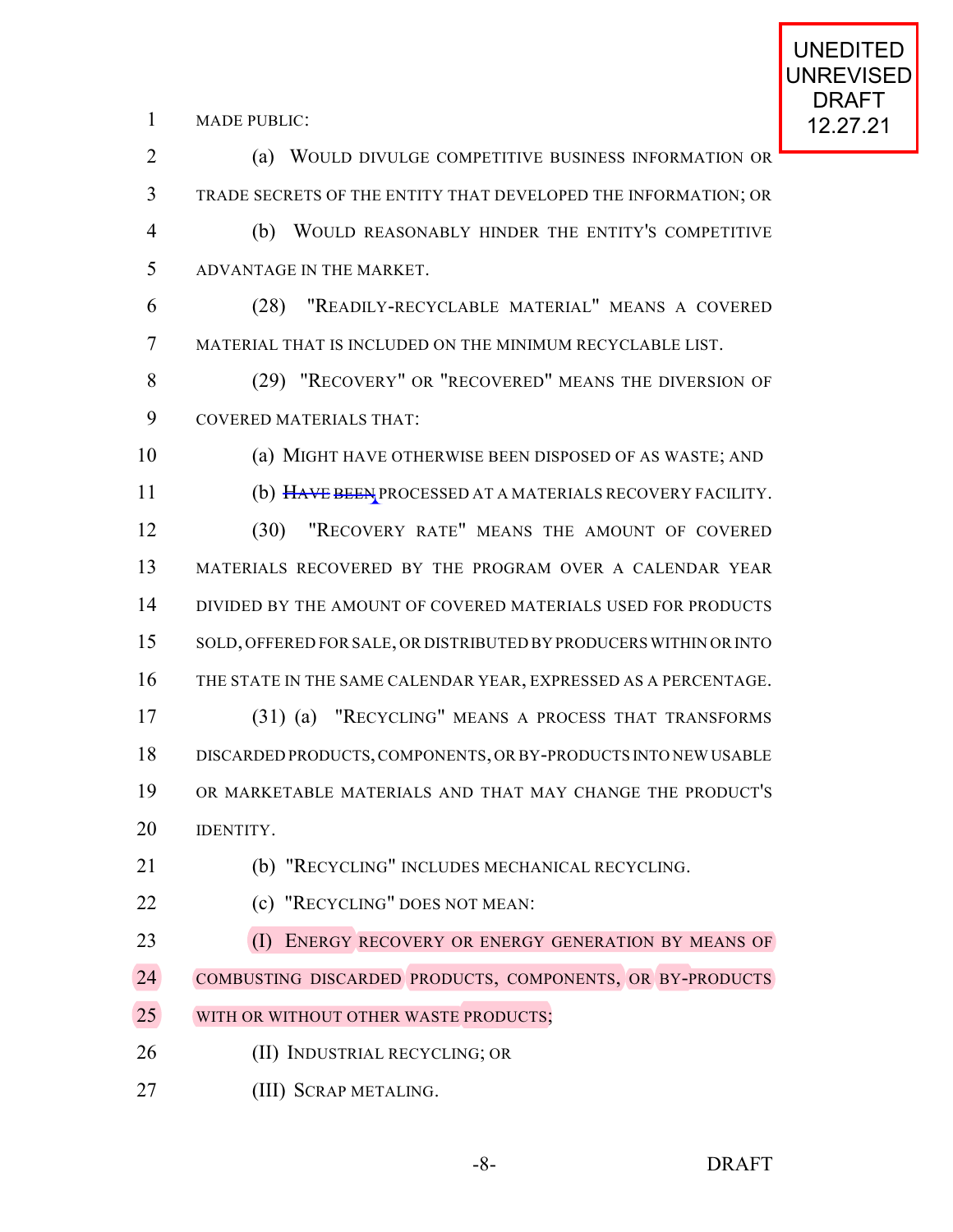1 (32) "RECYCLING RATE" MEANS THE AMOUNT OF COVERED 12.27.21 2 MATERIALS THAT ARE RECYCLED OR REUSED UNDER THE PROGRAM IN A CALENDAR YEAR DIVIDED BY THE AMOUNT OF COVERED MATERIALS USED FOR PRODUCTS SOLD, OFFERED FOR SALE, OR DISTRIBUTED BY PRODUCERS WITHIN OR INTO THE STATE IN THE SAME CALENDAR YEAR, EXPRESSED AS A PERCENTAGE. (33) (a) "RECYCLING SERVICES" MEANS SERVICES PROVIDED FOR THE RECYCLING OF COVERED MATERIALS, INCLUDING THE COLLECTION, TRANSPORTATION, AND PROCESSING OF COVERED MATERIALS. (b) "RECYCLING SERVICES" INCLUDES CURBSIDE SERVICES, DROP-OFF CENTERS, AND COMMERCIAL COLLECTION SITES.

 (c) "RECYCLING SERVICES" DOES NOT INCLUDE SCRAP METALING 13 OR INDUSTRIAL RECYCLING SERVICES.

14 (34) "RESPONSIBLE END MARKET" MEANS TBD.

 (35) "RETAILER" MEANS A PERSON THAT SELLS OR OFFERS FOR 16 SALE PRODUCTS TO CONSUMERS WITHIN OR INTO THE STATE, INCLUDING SALES MADE THROUGH AN INTERNET TRANSACTION, AND FOR WHICH COVERED MATERIALS ARE USED.

 (36) "REUSE" OR "REFILL" MEANS THE RETURN INTO THE MARKETPLACE OF A PRODUCT THAT HAS ALREADY BEEN USED FOR USE IN THE SAME MANNER AS ORIGINALLY INTENDED WITHOUT A CHANGE IN THE PRODUCT'S PURPOSE.

 (37) "SERVICE PROVIDER" MEANS A PUBLIC OR PRIVATE ENTITY, 24 OTHER THAN THE PRODUCER RESPONSIBILITY ORGANIZATION, THAT PROVIDES RECYCLING SERVICES IN THE STATE.

 (38) "SINGLE-USE FOOD SERVICEWARE"MEANS A SINGLE-USE ITEM THAT A RETAIL FOOD ESTABLISHMENT, AS DEFINED IN SECTION 25-4-1602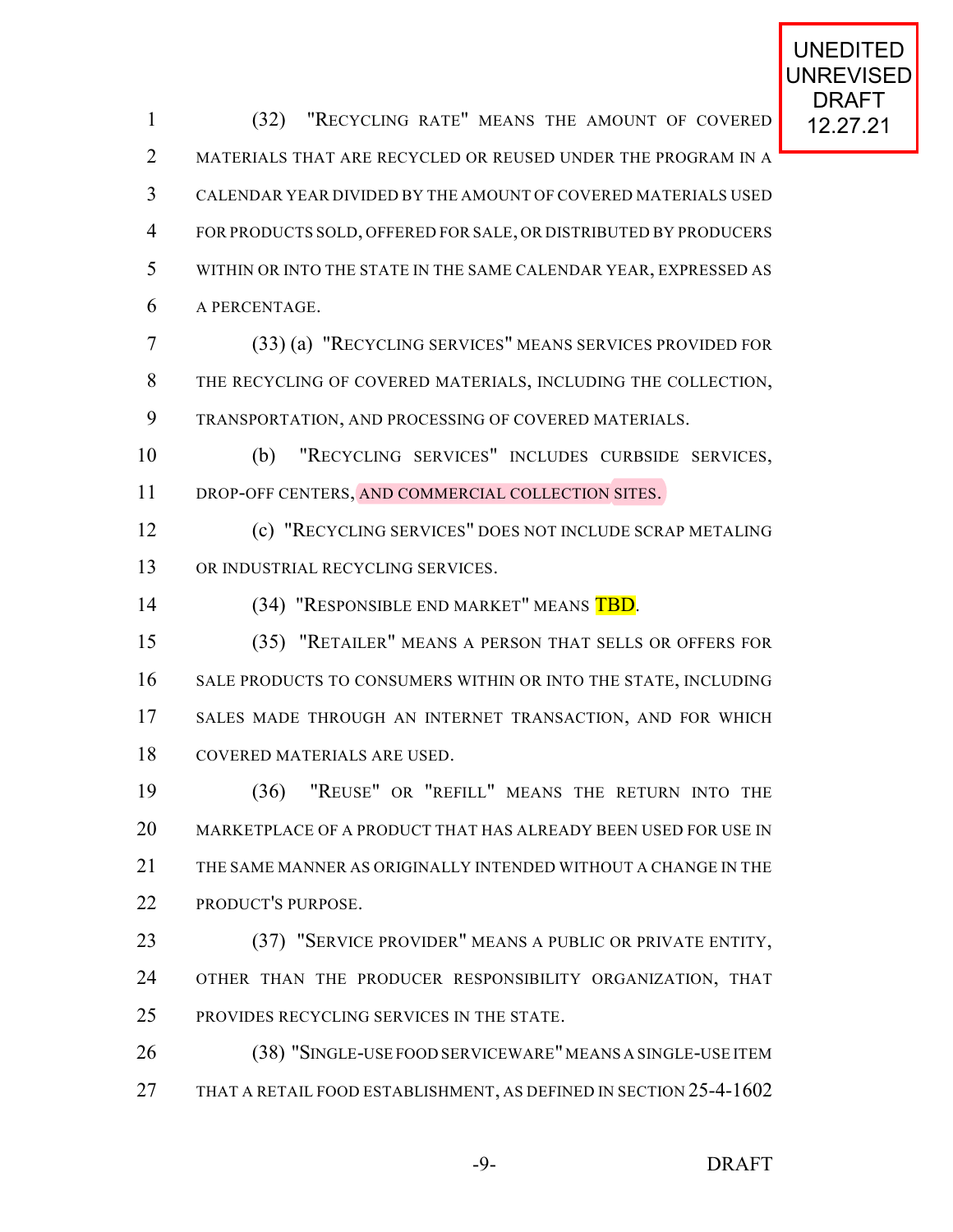1 (14), OR THIRD-PARTY FOOD DELIVERY SERVICE, AS DEFINED IN SECTION 12.27.21 2 30-11-129 (1)(c), PROVIDES A CUSTOMER TO ASSIST THE CUSTOMER IN CONSUMING FOOD OR A BEVERAGE THAT THE RETAIL FOOD ESTABLISHMENT ORTHIRD-PARTY FOOD DELIVERY SERVICE PROVIDED THE CUSTOMER. **25-17-604. Producer responsibility advisory board.** (1) THE PRODUCER RESPONSIBILITY ADVISORY BOARD IS HEREBY CREATED IN THE DEPARTMENT. (2) THE ADVISORY BOARD CONSISTS OF THE FOLLOWING EIGHT VOTING MEMBERS AND ONE NONVOTING MEMBER, APPOINTED BY THE EXECUTIVE DIRECTOR: <{*Open issue - there is an even number of voting members. Also, should the executive director be nominating the members? Also, should the department have a representative on the board as a non-voting member?*}> (a) THREE VOTING MEMBERS REPRESENTING MUNICIPALITIES IN THE STATE, AS FOLLOWS: (I) ONE MEMBER REPRESENTING A MUNICIPALITY WITH FEWER 18 THAN TEN THOUSAND RESIDENTS; (II) ONE MEMBER REPRESENTING A MUNICIPALITY IN THE FRONT RANGE; AND (III) ONE MEMBER REPRESENTING A MUNICIPALITY NOT LOCATED 22 IN THE FRONT RANGE; (b) ONE VOTING MEMBER REPRESENTING A STATEWIDE ENVIRONMENTAL ORGANIZATION; (c) ONE VOTING MEMBER REPRESENTING A MATERIALS RECOVERY FACILITY; 27 (d) ONE VOTING MEMBER REPRESENTING A PRIVATE OR PUBLIC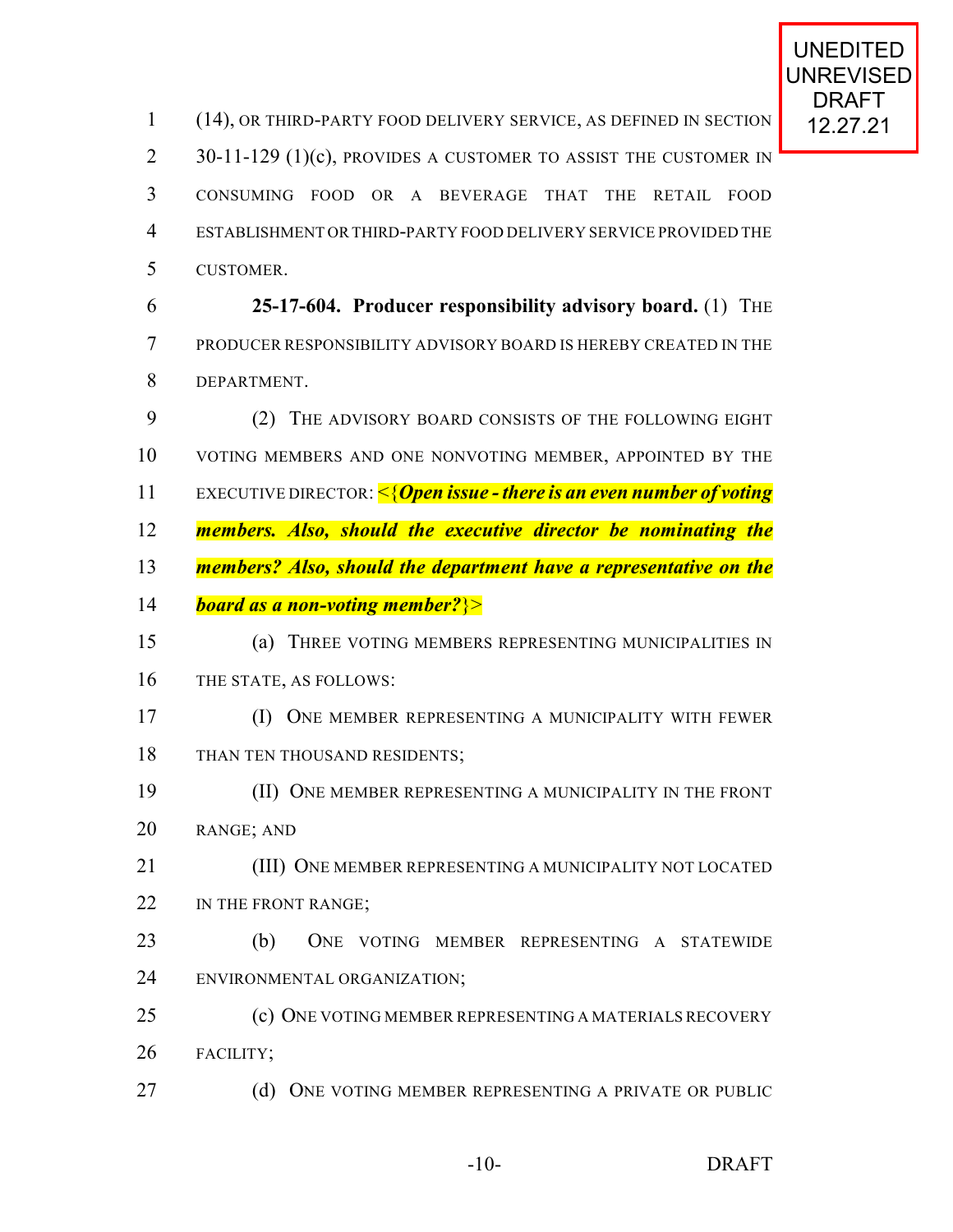1 SECTOR RECYCLING COLLECTION PROVIDER; 12.27.21

 (e) ONE VOTING MEMBER REPRESENTING A MANUFACTURER OF PACKAGING MATERIALS THAT UTILIZES POST-CONSUMER RECYCLED MATERIAL; (f) ONE VOTING MEMBER REPRESENTING AN ENVIRONMENTAL JUSTICE ORGANIZATION, AN UNDERSERVED POPULATION, OR A CONSUMER ADVOCACY GROUP; AND 8 (g) ONE NONVOTING MEMBER REPRESENTING THE PRODUCER RESPONSIBILITY ORGANIZATION. <{*Should the organization be required to recuse itself when discussing the proposed plan or any amendments?*}> (3) ALL APPOINTMENTS TO THE ADVISORY BOARD SHALL BE MADE NO LATER THAN JANUARY 31, 2023. <{*What happens in the event of vacancies and resignations? Also, should members have terms? Should the terms be staggered?*}> 16 (4) THE EXECUTIVE DIRECTOR SHALL CONVENE THE FIRST MEETING 17 OF THE ADVISORY BOARD NO LATER THAN MARCH 1, 2023. AT THE FIRST MEETING, THE VOTING MEMBERS SHALL SELECT A CHAIR AND VICE-CHAIR FROM AMONG THE VOTING MEMBERS. <{*How often does the chair switch, if at all?* > The ADVISORY BOARD SHALL CONDUCT ANNUAL MEETINGS 21 AND MAY CONDUCT MEETINGS MORE FREQUENTLY UPON THE REQUEST OF THE CHAIR OR FIVE OR MORE OF THE VOTING MEMBERS. THE ORGANIZATION MAY PROVIDE TECHNICAL AND STAFF ASSISTANCE TO THE ADVISORY BOARD. (5) ADVISORY BOARD MEMBERS ARE ENTITLED TO BE REIMBURSED FOR NECESSARY TRAVEL AND OTHERREASONABLE EXPENSES INCURRED IN

27 THE PERFORMANCE OF THEIR OFFICIAL DUTIES.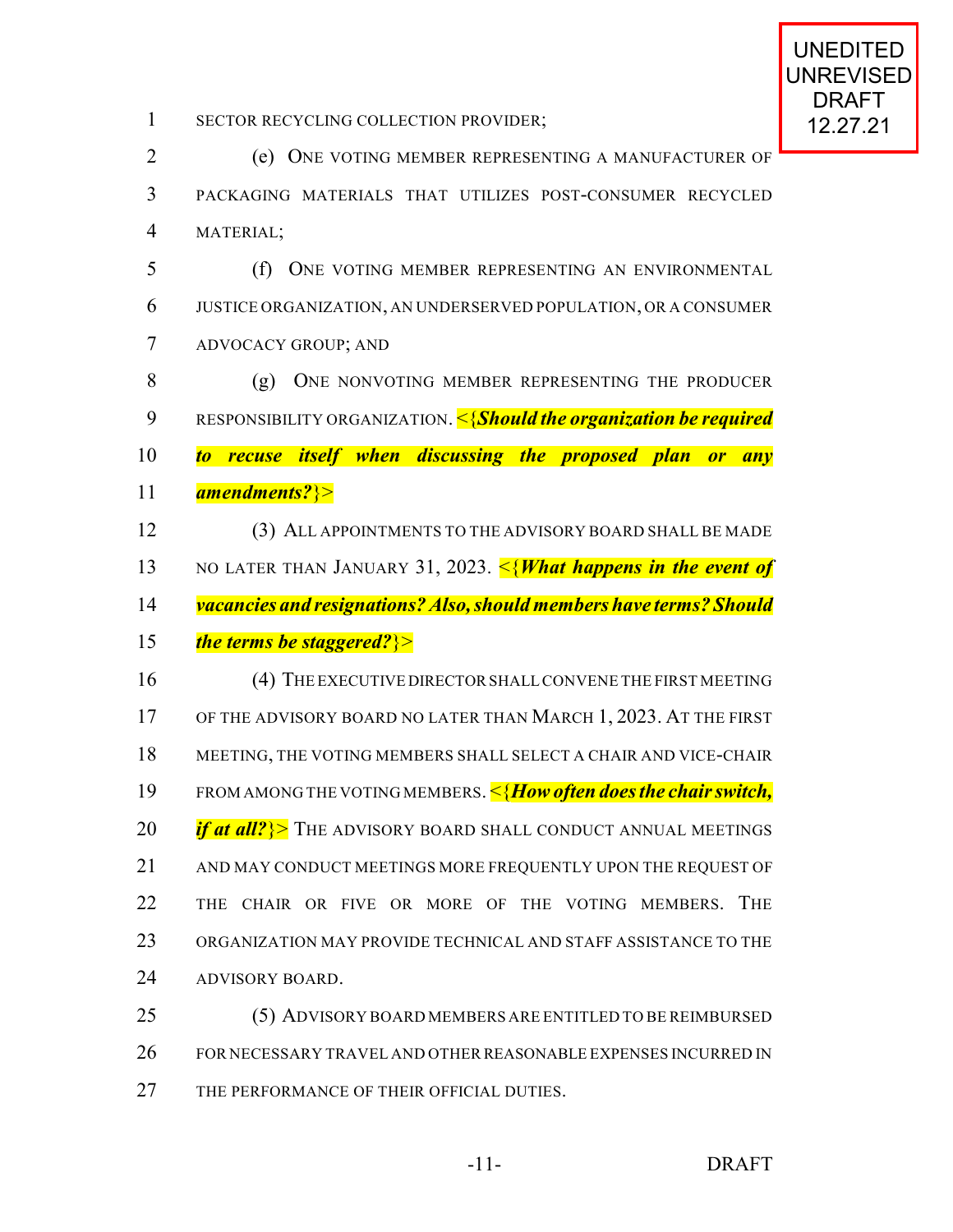1 (6) THE ADVISORY BOARD SHALL: 12.27.21

2 (a) ADVISE THE ORGANIZATION ON THE NEEDS ASSESSMENT IN ACCORDANCE WITH SECTION 25-17-605 (3)(b); (b) REVIEW THE NEEDS ASSESSMENT REPORTED TO THE ADVISORY 5 BOARD PURSUANT TO SECTION  $25-17-605$  (3)(c);

 (c) REVIEW THE PLAN PROPOSAL SUBMITTED UNDER SECTION  $7 \quad 25-17-605(4);$ 

8 (d) RECOMMEND ANY NECESSARY AMENDMENTS TO THE PLAN 9 PROPOSAL OR THE FINAL PLAN TO THE EXECUTIVE DIRECTOR;

 (e) REVIEW THE ANNUAL REPORT SUBMITTED BY THE 11 ORGANIZATION UNDER SECTION  $25-17-607$   $(2)(a)$ ;

 (f) RECOMMEND ANY NECESSARY ADDITIONS TO THE LIST OF COVERED MATERIALS TO THE EXECUTIVE DIRECTORPURSUANT TO SECTION 14  $25 - 7 - 608$  (1)(b); AND

 (g) CONSULT WITH THE ORGANIZATION ON THE DEVELOPMENT AND UPDATING OF THE MINIMUM RECYCLABLE LIST.

 (7) THE ADVISORY BOARD MAY RECOMMEND CHANGES TO THE FINAL PLAN TO THE ORGANIZATION AND THE EXECUTIVE DIRECTOR AT ANY TIME.

 **25-17-605. Producer responsibility in recycling program - needs assessment - plan proposal - rules.** (1) ON OR BEFORE MARCH 31, 2023, <{*Timing - the advisory board is scheduled to have its first meeting by March 1, 2023. If the executive director is consulting with the advisory board on the selection of the organization, this is not enough time.* > THE EXECUTIVE DIRECTOR SHALL SELECT A PRODUCER RESPONSIBILITY ORGANIZATION TO IMPLEMENT AND ADMINISTER THE PRODUCER RESPONSIBILITY IN RECYCLING PROGRAM STATEWIDE. THE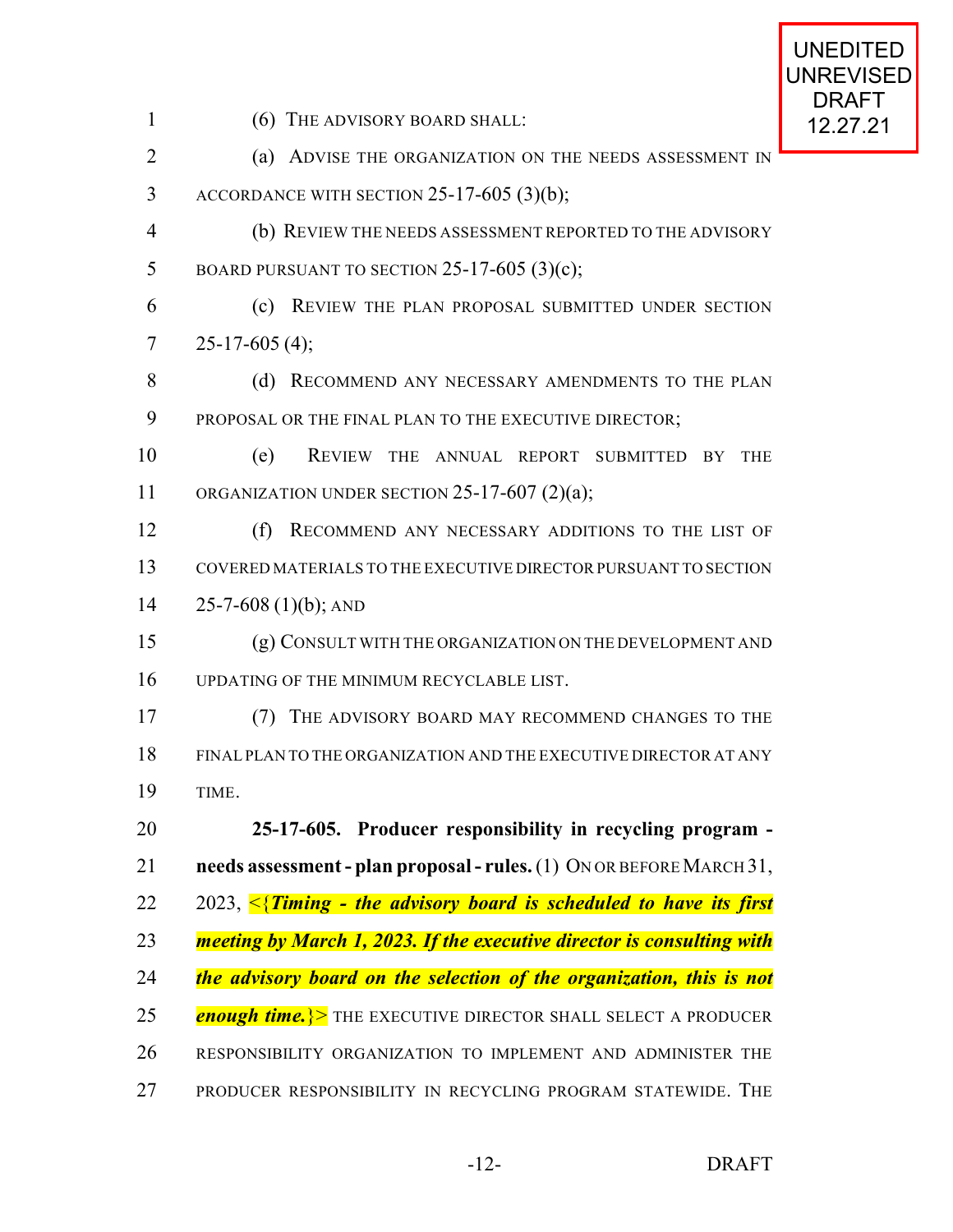| 1              | ORGANIZATION SELECTED BY THE EXECUTIVE DIRECTOR MUST HAVE A                       | DRAF I<br>12.27.21 |
|----------------|-----------------------------------------------------------------------------------|--------------------|
| $\overline{2}$ | GOVERNING BOARD THAT REPRESENTS A DIVERSE RANGE OF PRODUCERS.                     |                    |
| 3              | $\leq$ { <i>What happens in the event of the organization's withdrawal?</i> } $>$ |                    |
| $\overline{4}$ | THE PRODUCER RESPONSIBILITY ORGANIZATION SHALL:<br>(2)                            |                    |
| 5              | (a) CONDUCT THE NEEDS ASSESSMENT IN CONSULTATION WITH THE                         |                    |
| 6              | <b>ADVISORY BOARD;</b>                                                            |                    |
| 7              | (b) SUBMIT A PLAN PROPOSAL IN ACCORDANCE WITH SUBSECTION                          |                    |
| 8              | (4) OF THIS SECTION THAT COVERS A PERIOD OF FIVE YEARS;                           |                    |
| 9              | CONSULT WITH THE ADVISORY BOARD IN THE DEVELOPMENT<br>(c)                         |                    |
| 10             | OF THE PLAN PROPOSAL PRIOR TO ITS SUBMISSION; AND                                 |                    |
| 11             | OPERATE AND ADMINISTER THE PROGRAM IN ACCORDANCE<br>(d)                           |                    |
| 12             | WITH THE FINAL PLAN, THE PROVISIONS OF THIS PART 6, AND THE RULES                 |                    |
| 13             | ADOPTED BY THE EXECUTIVE DIRECTOR UNDER THIS PART 6.                              |                    |
| 14             | (3) (a) ON OR BEFORE $\Box$ , <{ <i>When does the needs assessment</i>            |                    |
| 15             | need to get started by?}> THE ORGANIZATION SHALL HIRE AN                          |                    |
| 16             | INDEPENDENT THIRD PARTY APPROVED BY THE EXECUTIVE DIRECTOR TO                     |                    |
| 17             | CONDUCT AN ASSESSMENT OF THE STATE'S RECYCLING NEEDS. PRIOR TO                    |                    |
| 18             | THE COMMENCEMENT OF THE NEEDS ASSESSMENT, THE ORGANIZATION                        |                    |
| 19             | SHALL CONSULT WITH THE ADVISORY BOARD ON THE SCOPE OF THE NEEDS                   |                    |
| 20             | ASSESSMENT AND PROVIDE ANY NECESSARY RECOMMENDATIONS TO THE                       |                    |
| 21             | THIRD-PARTY CONSULTANT CONDUCTING THE NEEDS ASSESSMENT. AT A                      |                    |
| 22             | MINIMUM, THE NEEDS ASSESSMENT MUST IDENTIFY:                                      |                    |
| 23             | (I) THE LEVELS OF RECYCLING SERVICES PROVIDED IN THE STATE                        |                    |
| 24             | BY GEOGRAPHIC AREA, INCLUDING ANY REUSE OR REFILL SYSTEMS                         |                    |
| 25             | UTILIZED, AND ANY ASSOCIATED COSTS;                                               |                    |
| 26             | (II) ANY ADDITIONAL RECYCLING SERVICES AND INFRASTRUCTURE                         |                    |
| 27             | NEEDED FOR THE PROGRAM TO MEET OR EXCEED THE CONVENIENCE                          |                    |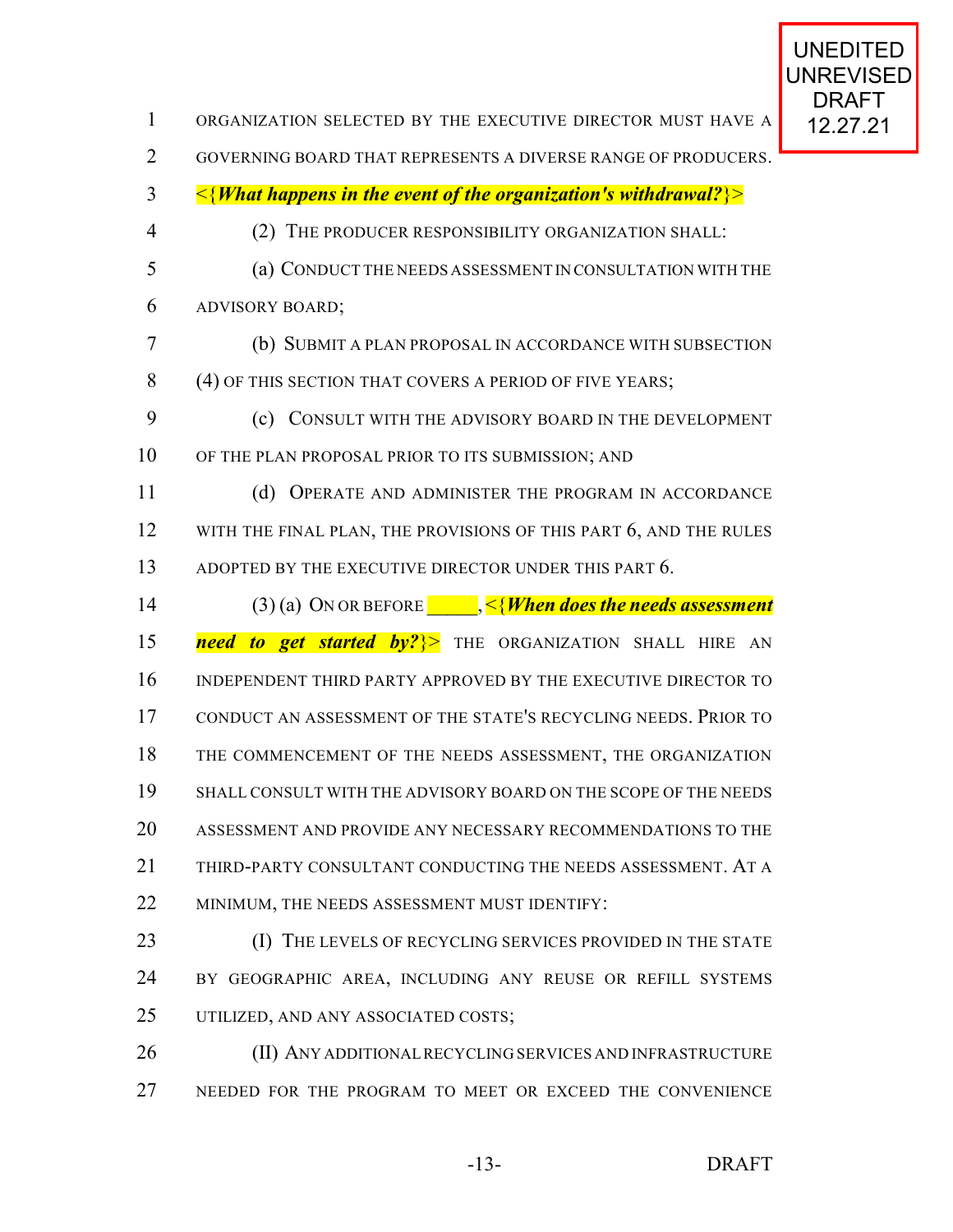1 STANDARDS SET FORTH IN SECTION 25-17-606; 12.27.21

**(III) A PROPOSED LIST OF COVERED MATERIALS FOR INCLUSION IN** A MINIMUM RECYCLABLE LIST;

 (IV) THE MARKET CONDITIONS AND OPPORTUNITIES FOR THE USE OF RECYCLED COVERED MATERIALS IN THE STATE BY GEOGRAPHIC AREA; (V) OPPORTUNITIES FOR THE USE OF INNOVATIVE NEW TECHNOLOGIES FOR THE RECYCLING AND REUSE OF COVERED MATERIALS; AND

 (VI) EDUCATION NEEDS IN THE STATE WITH RESPECT TO THE RECYCLING AND REUSE OF COVERED MATERIALS.

 (b) THE ORGANIZATION SHALL CONSULT WITH THE ADVISORY 12 BOARD THROUGHOUT THE NEEDS ASSESSMENT PROCESS.

 (c) THE ORGANIZATION SHALL REPORT THE RESULTS OF THE NEEDS ASSESSMENT TO THE ADVISORY BOARD AND THE EXECUTIVE DIRECTOR. THE EXECUTIVE DIRECTOR SHALL POST THE RESULTS OF THE NEEDS ASSESSMENT ON THE DEPARTMENT'S WEBSITE AND PROVIDE PUBLIC NOTICE AND AN OPPORTUNITY TO COMMENT ON THE RESULTS OF THE NEEDS ASSESSMENT.

 (4) ON OR BEFORE JULY 31, 2024, <{*Timing - the organization was only selected 16 months before this. That gives the organization 16 months to conduct a statewide needs assessment and develop a statewide recycling plan.*}> THE ORGANIZATION SHALL SUBMIT A PLAN PROPOSAL FOR THE PROGRAM TO THE ADVISORY BOARD. THE PLAN PROPOSAL MUST COVER A PERIOD OF FIVE YEARS AND MUST BE UPDATED AND RESUBMITTED TO THE ADVISORY BOARD EVERY FIVE YEARS THEREAFTER. TO BE APPROVED, A PLAN PROPOSAL MUST:

(a) PROVIDE CONTACT INFORMATION FORTHE ORGANIZATION AND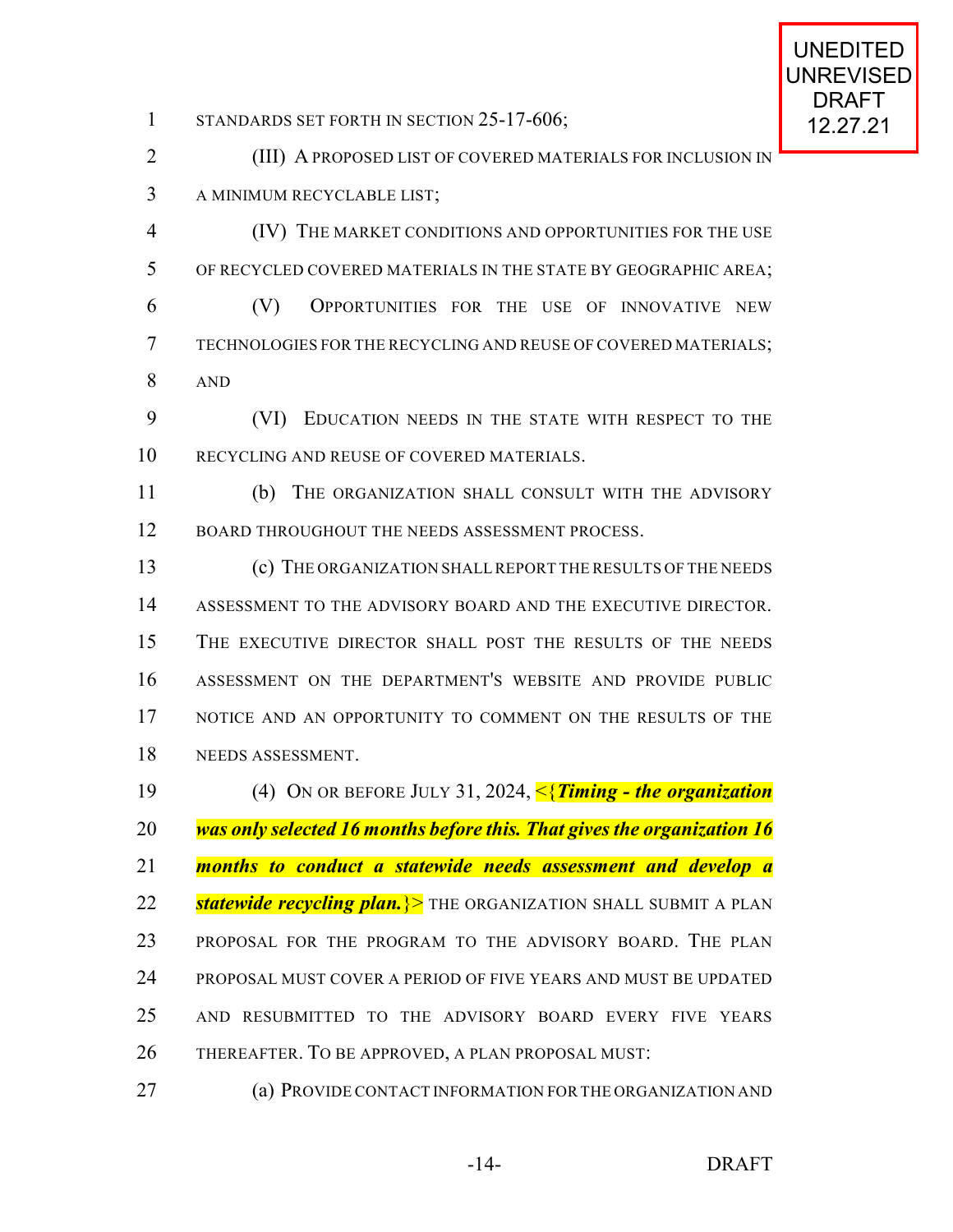1 A REPRESENTATIVE OF THE ORGANIZATION; 12.27.21

 (b) DESCRIBE HOW THE PLAN PROPOSAL IS ADDRESSING AND IMPLEMENTING THE FINDINGS OF THE NEEDS ASSESSMENT;

 (c) DESCRIBE THE MANNER IN WHICH THE ORGANIZATION SOLICITED AND CONSIDERED INPUT FROM INTERESTED PERSONS AND THE ADVISORY BOARD IN DEVELOPING THE PLAN PROPOSAL. THE ORGANIZATION MUST PROVIDE A SUMMARY OF ANY COMMENTS TO THE PLAN PROPOSAL FROM THE ADVISORY BOARD AND THE PUBLIC AND IDENTIFY ANY SIGNIFICANT CHANGES MADE TO THE PLAN PROPOSAL BASED 10 ON SUCH COMMENTS;

 (d) INCLUDE A COMPREHENSIVE LIST OF THE COVERED MATERIALS 12 COVERED UNDER THE PROGRAM IN ACCORDANCE WITH THIS PART 6 AND THE EXECUTIVE DIRECTOR'S RULES ADOPTED PURSUANT TO SECTION  $14 \qquad 25 - 7 - 608 \tag{1)}{b}$ ;

(e) ESTABLISH RECYCLING PRACTICES THAT:

 (I) MEET OR EXCEED THE CONVENIENCE STANDARDS SET FORTH IN SECTION 25-17-606;

 (II) USE OPEN, COMPETITIVE, AND FAIR PROCUREMENT PRACTICES WHEN ENTERING INTO CONTRACTS WITH SERVICE PROVIDERS, AND, WHEN ENTERING INTO CONTRACTS WITH PRIVATE SERVICE PROVIDERS, ADOPT A PREFERENCE FOR SERVICE PROVIDERS WITH STRONG LABOR STANDARDS 22 AND WORKER SAFETY PRACTICES;

 (III) ENSURE THAT ANY COVERED MATERIALS PROCESSED UNDER 24 A METHOD OTHER THAN MECHANICAL RECYCLING ARE TRANSFERRED TO A RESPONSIBLE END MARKET; AND

26 (IV) USE ENVIRONMENTALLY SOUND MANAGEMENT PRACTICES THAT PRIORITIZE END USES FOR COVERED MATERIALS THAT MAXIMIZE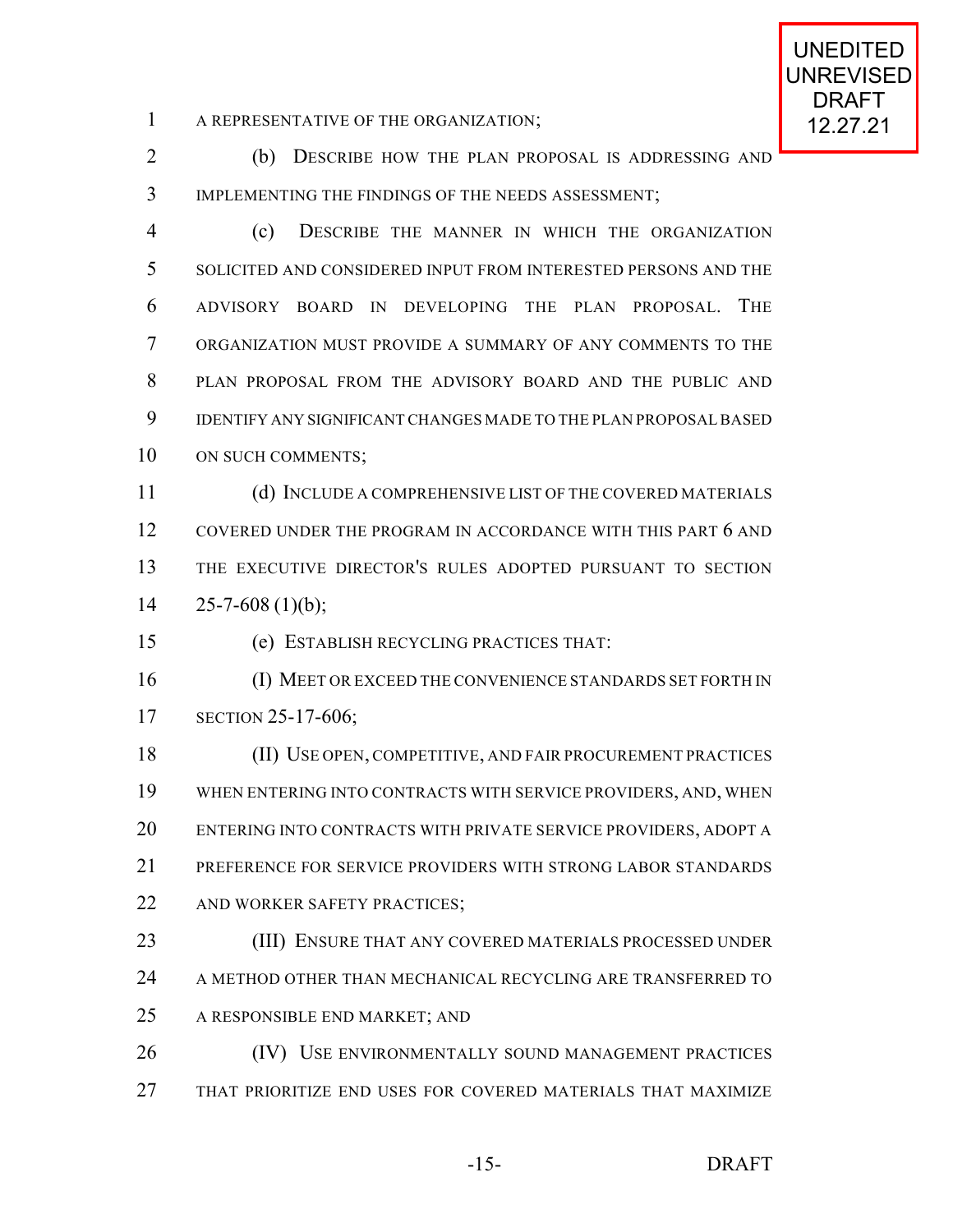1 BENEFITS TO THE ENVIRONMENT AND MINIMIZE RISKS TO PUBLIC HEALTH 12.27.21

AND SAFETY;

- (d) ESTABLISH A FUNDING MECHANISM:
- (I) THAT DOES NOT EXCEED THE DIRECT AND INDIRECT COSTS OF IMPLEMENTING THE PROGRAM, INCLUDING THE COSTS OF:
- (A) PROVIDING RECYCLING SERVICES UNDER THE PROGRAM AND OTHER OPERATIONAL COSTS, INCLUDING THE COSTS OF REIMBURSING SERVICE PROVIDERS;
- (B) MEETING THE REPORTING REQUIREMENTS SET FORTH IN SECTION 25-17-609 (2);
- 11 (C) THE NEEDS ASSESSMENT;
- **(D)** THE DEVELOPMENT AND UPDATING OF THE FINAL PLAN;
- (E) THE IMPLEMENTATION OF THE EDUCATION AND OUTREACH 14 PROGRAM SET FORTH IN SECTION 25-17-607; AND
- (F) THE DEPARTMENT IN ADMINISTERING AND IMPLEMENTING THIS PART 6, INCLUDING THE COSTS OF THE ADVISORY BOARD, THROUGH 17 REIMBURSEMENTS TO THE DEPARTMENT UNDER SECTION 25-17-610;
- **(II) THAT IS FUNDED THROUGH PRODUCER RESPONSIBILITY DUES**  PAID ANNUALLY BY PRODUCERS. THE PRODUCER RESPONSIBILITY DUES PAID BY A PRODUCER MUST BE BASED ON THE AMOUNT OF PRODUCTS USING COVERED MATERIALS THAT ARE SOLD, OFFERED FOR SALE, OR DISTRIBUTED BY THE PRODUCER IN THE STATE. THE PRODUCER RESPONSIBILITY DUES FOREACH COVERED MATERIALMAY VARY BASED ON THE MARKET VALUE OF THE COVERED MATERIAL USED AND HOW COSTLY 25 IT IS TO COLLECT, TRANSPORT, PROCESS, OR RECYCLE;
- **(III) THAT REQUIRES THAT ANY SURPLUS FUNDS GENERATED BY** THE PROGRAM BE PLACED BACK INTO THE PROGRAM FOR PROGRAM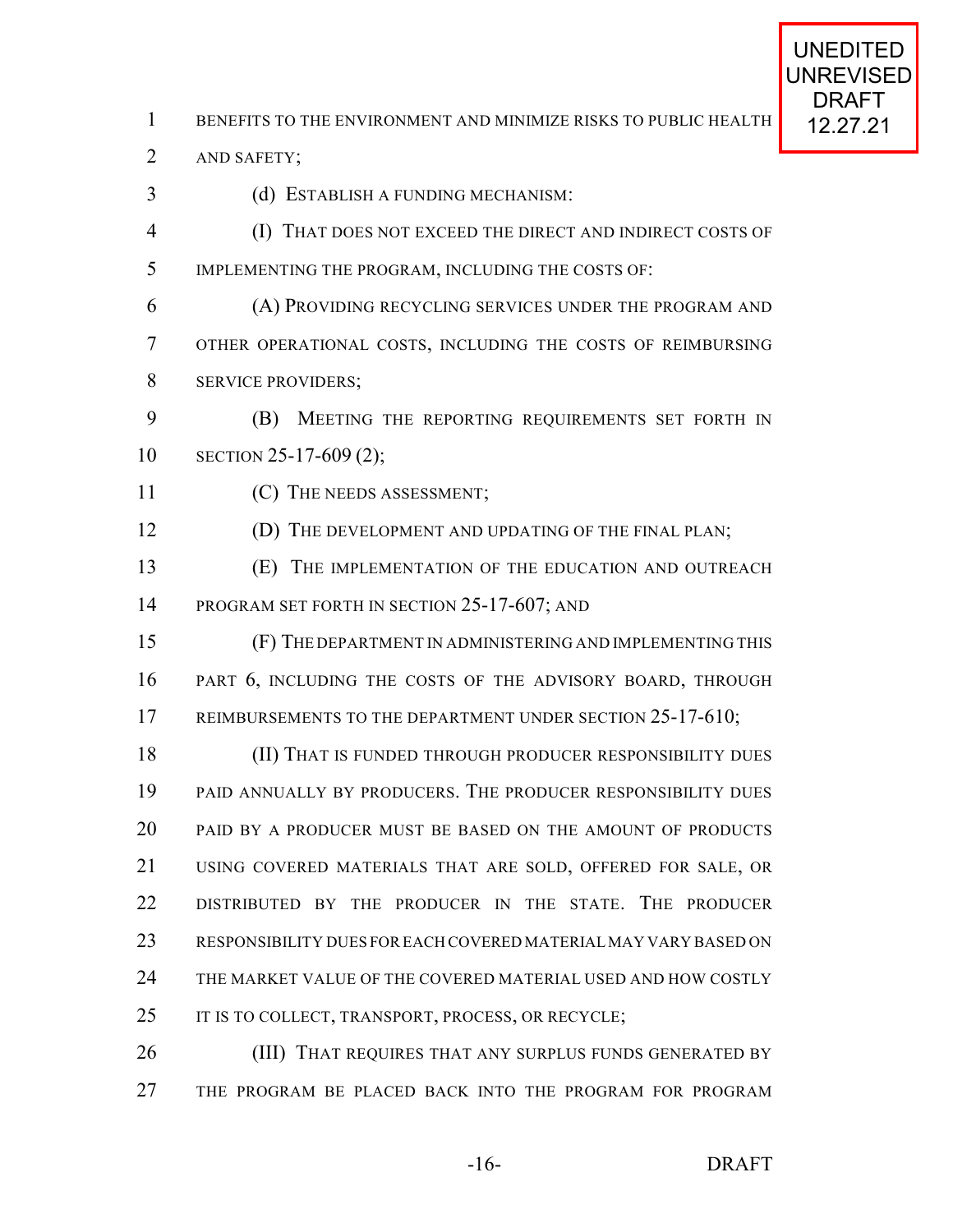| $\mathbf{1}$   | IMPROVEMENTS OR A REDUCTION IN PRODUCER RESPONSIBILITY DUES;                 | URAF I<br>12.27.21 |
|----------------|------------------------------------------------------------------------------|--------------------|
| $\overline{2}$ | $\leq$ {Note - this language is important to ensure that the organization is |                    |
| 3              | not profiting off of the program. >>                                         |                    |
| $\overline{4}$ | (IV) THAT INCENTIVIZES:                                                      |                    |
| 5              | (A) REDUCTIONS IN THE AMOUNT OF PACKAGING MATERIALS USED                     |                    |
| 6              | FOR PRODUCTS;                                                                |                    |
| 7              | (B)<br>INNOVATIONS AND PRACTICES TO<br><b>ENHANCE</b><br><b>THE</b>          |                    |
| 8              | RECYCLABILITY OF COVERED MATERIALS;                                          |                    |
| 9              | (C) HIGH LEVELS OF POST-CONSUMER RECYCLED MATERIAL USE                       |                    |
| 10             | IN A MANNER THAT DOES NOT DISRUPT THE RECYCLING OF OTHER                     |                    |
| 11             | MATERIALS;                                                                   |                    |
| 12             | (D) DESIGN FOR THE REUSE AND REFILL OF COVERED MATERIALS;                    |                    |
| 13             | <b>AND</b>                                                                   |                    |
| 14             | (E) HIGH REUSE AND REFILL RATES OF COVERED MATERIALS;                        |                    |
| 15             | (V) THAT DISINCENTIVIZES:                                                    |                    |
| 16             | (A) DESIGNS AND PRACTICES THAT INCREASE THE COSTS OF                         |                    |
| 17             | <b>COVERED MATERIALS;</b>                                                    |                    |
| 18             | (B) DESIGNS AND PRACTICES THAT DISRUPT THE RECYCLING OF                      |                    |
| 19             | OTHER MATERIALS; AND                                                         |                    |
| 20             | (C) PRODUCERS FROM USING COVERED MATERIALS THAT ARE NOT                      |                    |
| 21             | ON THE MINIMUM RECYCLABLE LIST;                                              |                    |
| 22             | $(e)$ (I)<br>INCLUDE REIMBURSEMENT RATES FOR THE RECYCLING                   |                    |
| 23             | SERVICES PROVIDED BY SERVICE PROVIDERS. THE REIMBURSEMENT RATES              |                    |
| 24             | MUST: <{Should there be any limits on local governments being able to        |                    |
| 25             | be reimbursed for services that are already paid for by local taxes? $\geq$  |                    |
| 26             | (A) BE CALCULATED USING OBJECTIVE COST FORMULAS;                             |                    |
| $27\,$         | (B) TO THE EXTENT POSSIBLE, BE BASED ON DOCUMENTED DIRECT                    |                    |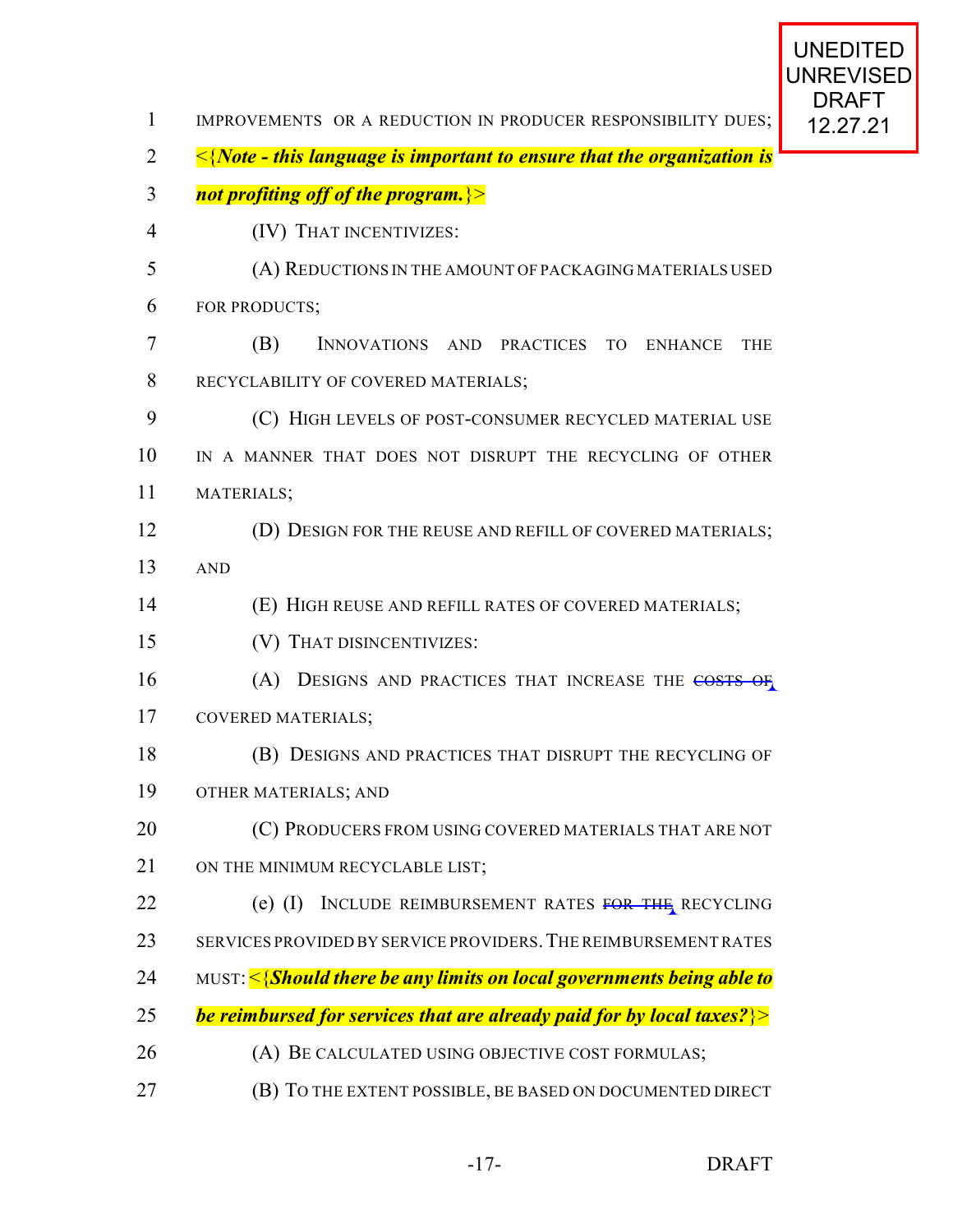UNREVISED 1 COSTS INCURRED BY THE SERVICE PROVIDER; AND 12.27.21 (C) TAKE INTO ACCOUNT THE DIFFERENT FACTORS AND DEMOGRAPHIC CONDITIONS THAT EXIST IN DIFFERENT GEOGRAPHIC AREAS OF THE STATE AND THE COSTS ASSOCIATED WITH PROVIDING RECYCLING SERVICES TO THOSE GEOGRAPHIC AREAS; (II) INCLUDE COST FORMULAS AND REIMBURSEMENT RATES THAT VARY BETWEEN SERVICE PROVIDERS THAT ARE BASED ON: 8 (A) REGIONAL COSTS; **(B) POPULATION DENSITY RATES:** 10 (C) TYPE OF RECYCLING SERVICE USED; (D) NUMBER AND TYPES OF COVERED ENTITIES SERVED; AND (E) ANY ADDITIONAL COST FACTORS IDENTIFIED IN THE NEEDS ASSESSMENT; (f) INCLUDE A PROPOSED BUDGET AND A DESCRIPTION OF THE PROCESS USED TO DETERMINE PRODUCER RESPONSIBILITY DUES AND REIMBURSEMENT RATES FOR SERVICE PROVIDERS; (g) ESTABLISH A MINIMUM RECYCLABLE LIST IN ACCORDANCE WITH SECTION 25-17-606 (1)(a); (h) SET MINIMUM RECOVERY RATES, MINIMUM RECYCLING RATES, AND MINIMUM POST-CONSUMER RECYCLED CONTENT RATES FOR EACH 21 TYPE OF COVERED MATERIAL COVERED UNDER THE PROGRAM: **(i) DESCRIBE HOW THE ORGANIZATION WILL WORK WITH SERVICE**  PROVIDERS TO: (I) UTILIZE AND EXPAND ON EXISTING RECYCLING SERVICES AND INFRASTRUCTURE; 26 (II) REDUCE CONTAMINATION OF COVERED MATERIALS DELIVERED TO MATERIAL RECOVERY FACILITIES BY REQUIRING EACH MATERIAL

UNEDITED

DRAFT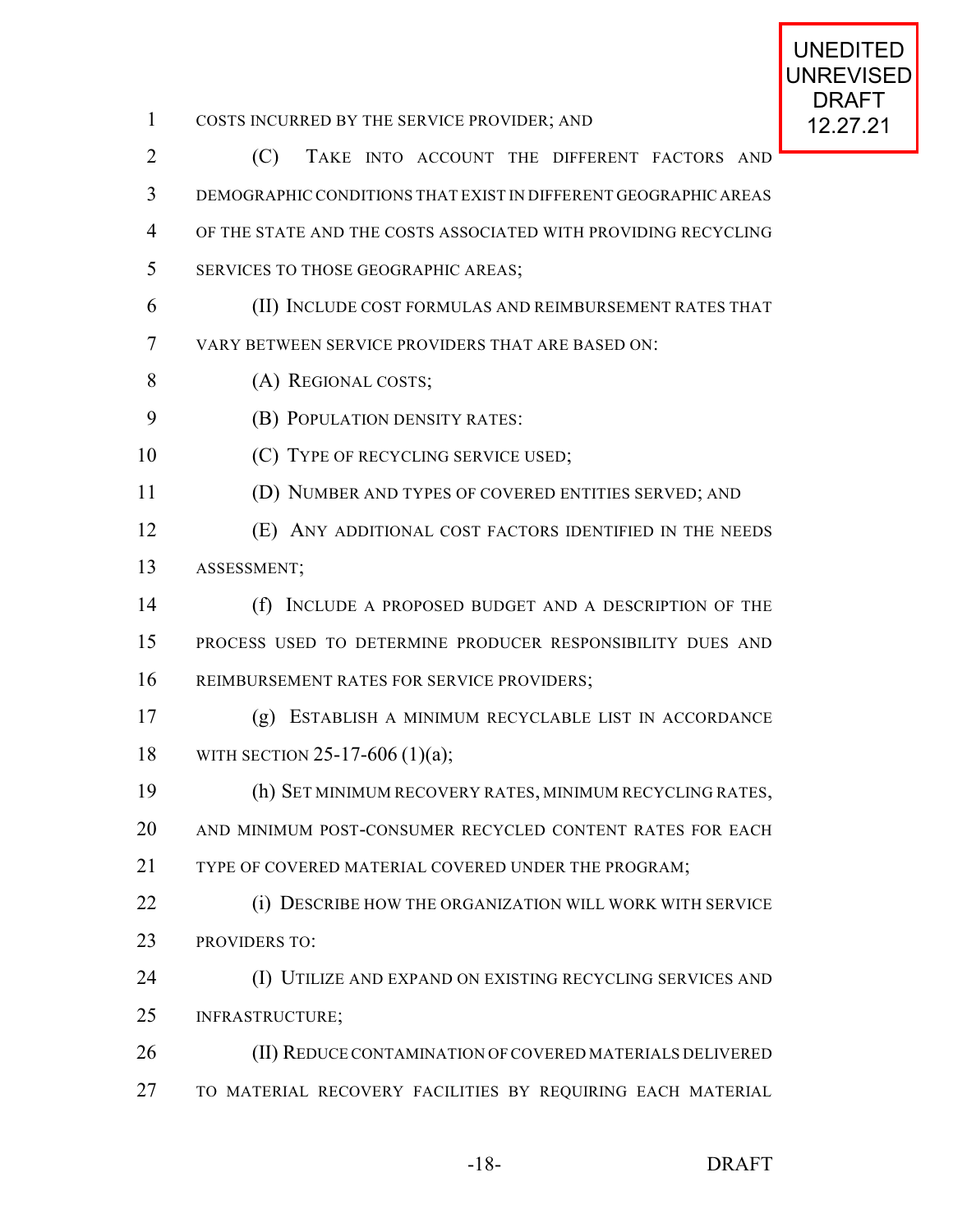1 RECOVERY FACILITY PARTICIPATING IN THE PROGRAM TO REPORT 12.27.21 ANNUALLY TO THE ORGANIZATION ON CONTAMINATION LEVELS AT EACH MATERIAL RECOVERY FACILITY; (III) INVEST IN NEW OR UPGRADED RECYCLING INFRASTRUCTURE; (IV) MITIGATE THE IMPACTS OF COVERED MATERIALS ON OTHER MATERIALS AT SORTING AND PROCESSING FACILITIES; AND <{*Is impact different from contamination in this context? If so, how?*}> 8 (V) INVEST IN MARKET DEVELOPMENT FOR COVERED MATERIALS; (j) DESCRIBE HOW THE ORGANIZATION WILL WORK WITH PRODUCERS TO REDUCE THE PACKAGING OF PRODUCTS USING COVERED MATERIALS THROUGH PRODUCT DESIGN CHANGES, THE DEVELOPMENT OR EXPANSION OF SYSTEMS FOR REUSABLE PACKAGING, AND PRODUCT INNOVATION; (k) DESCRIBE HOW THE ORGANIZATION WILL IMPLEMENT THE 15 EDUCATION AND OUTREACH PROGRAM SET FORTH IN SECTION 25-17-607; AND (l) INCLUDE ANY ADDITIONAL INFORMATION REQUIRED BY THE DEPARTMENT. (5) (a) THE ADVISORY BOARD SHALL REVIEW THE PLAN PROPOSAL FOR COMPLIANCE WITH THIS PART 6. THE ADVISORY BOARD SHALL

21 CONSULT WITH THE ORGANIZATION THE OUGHOUT ITS REVIEW OF THE PLAN PROPOSAL. WITHIN SIXTY DAYS AFTER THE SUBMISSION OF THE PLAN PROPOSAL TO THE ADVISORY BOARD, THE ADVISORY BOARD SHALL FORWARD THE PLAN PROPOSAL TO THE EXECUTIVE DIRECTOR WITH ANY RECOMMENDED AMENDMENTS.

 (b) WITHIN SIXTY DAYS AFTER RECEIVING THE PLAN PROPOSAL, THE EXECUTIVE DIRECTORSHALLEITHER APPROVE THE PLAN PROPOSAL AS

-19- DRAFT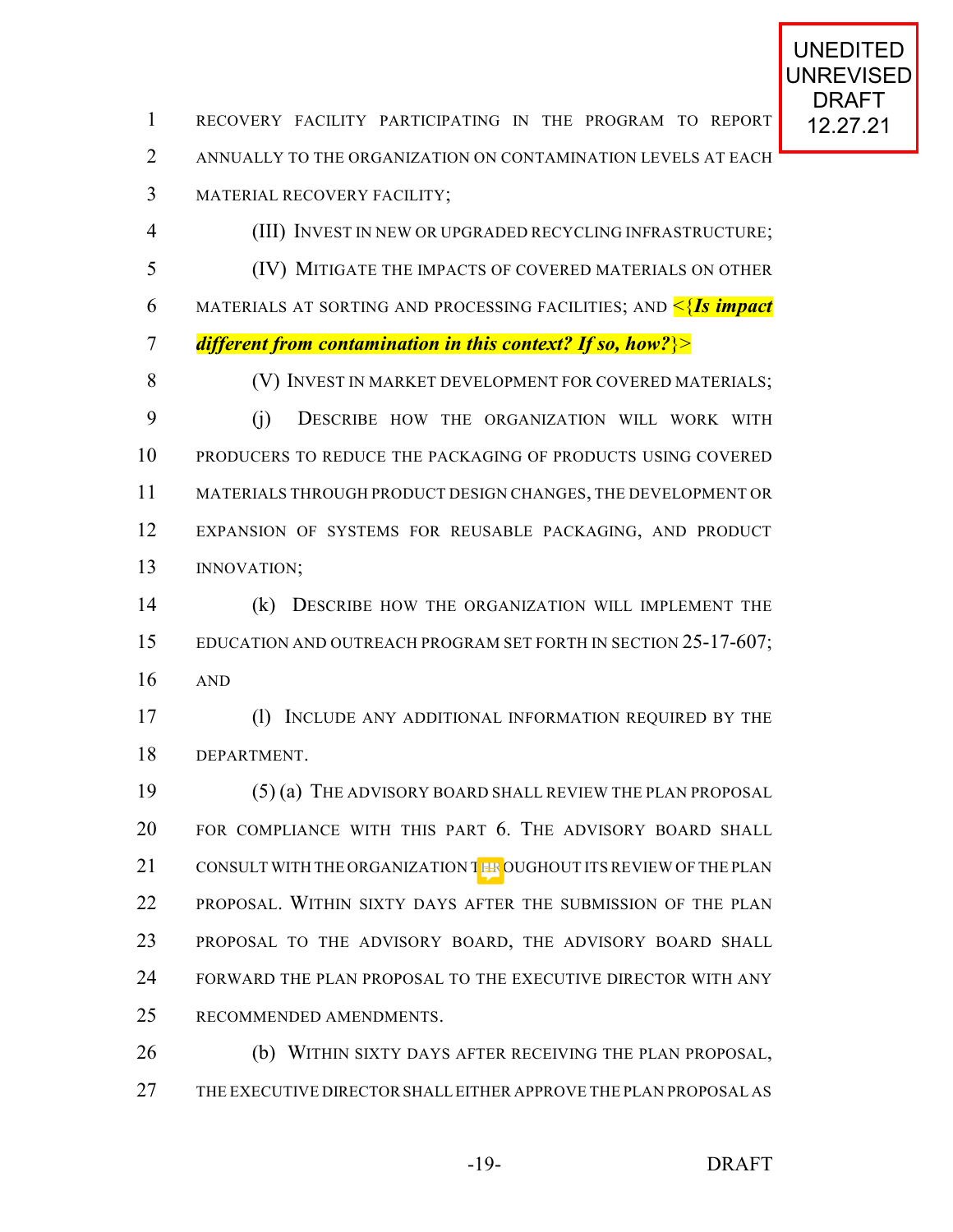1 SUBMITTED BY THE ORGANIZATION TO THE ADVISORY BOARD, APPROVE 12.27.21 THE PLAN PROPOSAL AS AMENDED BY THE ADVISORY BOARD, OR REJECT THE PLAN PROPOSAL. IN CONSULTATION WITH THE ORGANIZATION AND THE ADVISORY BOARD,THE EXECUTIVE DIRECTOR MAY MAKE ADDITIONAL AMENDMENTS TO THE PLAN PROPOSALBEFORE THE EXECUTIVE DIRECTOR'S APPROVAL. IF THE EXECUTIVE DIRECTOR REJECTS THE PLAN PROPOSAL, THE EXECUTIVE DIRECTOR SHALL NOTIFY THE ORGANIZATION OF THE REJECTION AND THE REASONS FOR ITS REJECTION, AND THE ORGANIZATION MUST SUBMIT AN UPDATED PLAN PROPOSAL TO THE ADVISORY BOARD WITHIN SIXTY DAYS AFTER RECEIVING THE EXECUTIVE DIRECTOR'S REJECTION.

 (c) AFTER THE EXECUTIVE DIRECTOR'S APPROVAL OF THE PLAN PROPOSAL AS A FINAL PLAN, THE EXECUTIVE DIRECTORSHALLPUBLISH THE FINAL PLAN ON THE DEPARTMENT'S WEBSITE. THE ORGANIZATION SHALL BEGIN IMPLEMENTING THE FINAL PLAN WITHIN SIX MONTHS AFTER THE EXECUTIVE DIRECTOR'S APPROVAL OF THE PLAN PROPOSAL. THE EXECUTIVE DIRECTOR MAY RESCIND APPROVAL OF THE FINAL PLAN AT ANY TIME BY PROVIDING THE ORGANIZATION AND THE ADVISORY BOARD WITH A STATEMENT OF THE REASONS FOR RESCINDING APPROVAL OF THE FINAL PLAN.

 (6) THE ORGANIZATION MAY SUBMIT PROPOSED AMENDMENTS TO 22 THE FINAL PLAN AT ANY POINT TO THE ADVISORY BOARD. THE ADVISORY BOARD SHALL REVIEW THE PROPOSED AMENDMENTS AND MAY RECOMMEND THOSE PROPOSED AMENDMENTS OR ANY PROPOSED AMENDMENTS OF ITS OWN TO THE EXECUTIVE DIRECTOR FOR THE EXECUTIVE DIRECTOR TO APPROVE, MODIFY, OR REJECT THE PROPOSED AMENDMENTS IN ACCORDANCE WITH THE REQUIREMENTS AND

-20- DRAFT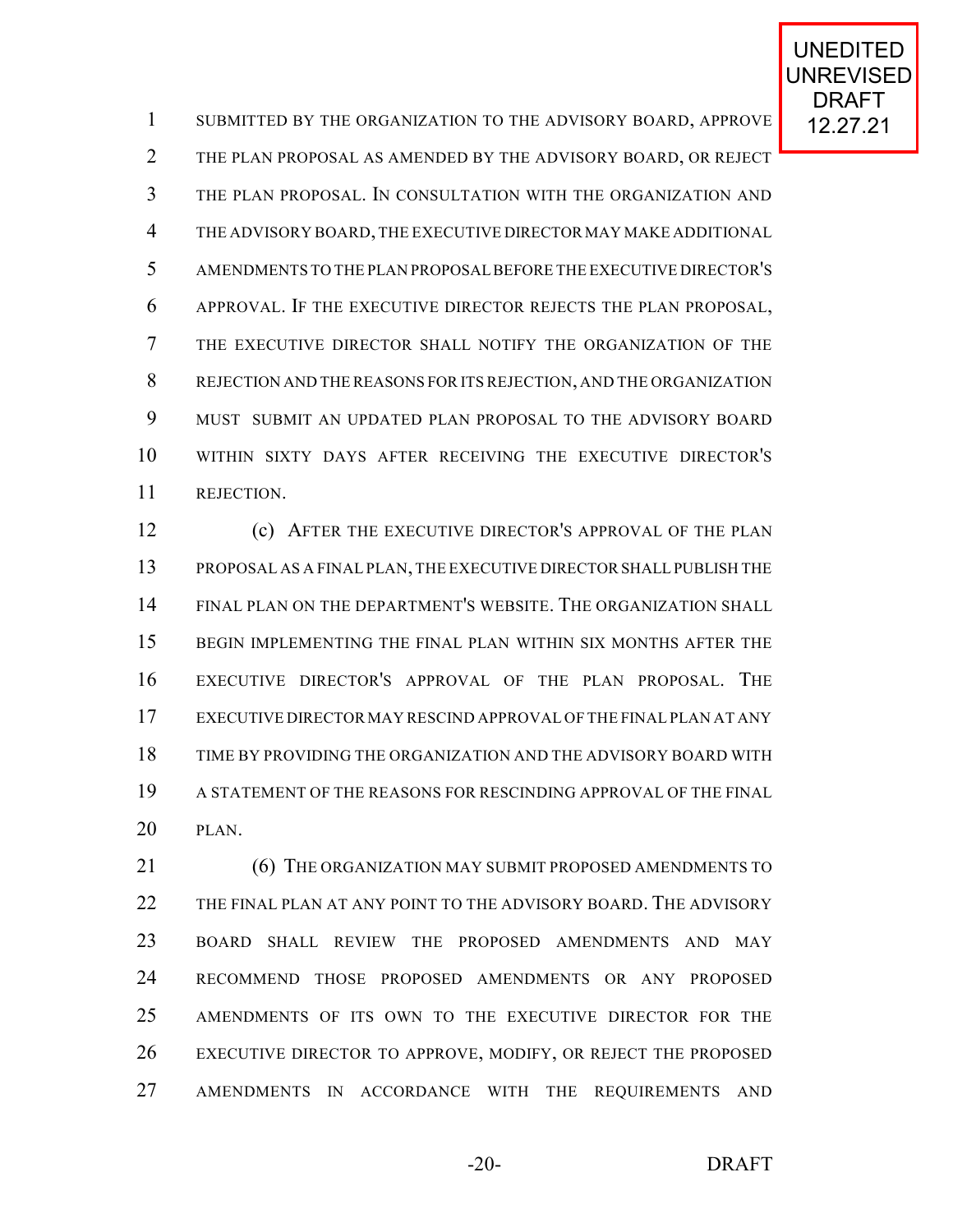1 PROCEDURES SET FORTH IN SUBSECTIONS (4) AND (5) OF THIS SECTION. 12.27.21 <{*To determine what procedure amendments to the final plan will have to follow. Do you want the same procedure as the plan proposal? The drawback is that it may take some time to implement plan changes and the plan will likely need to be changed often. However, there needs to be some government oversight in plan changes.* }>

 (7) THE EXECUTIVE DIRECTOR MAY REQUIRE THE ORGANIZATION TO REVIEW OR REVISE THE FINAL PLAN PRIOR TO THE END OF THE FIVE-YEAR PERIOD DESCRIBED IN SUBSECTION (4) OF THIS SECTION.

 (8) THE DEPARTMENT SHALL ENFORCE THIS PART 6 IN ACCORDANCE WITH SECTION 25-17-611 AND PROMULGATE RULES IN 12 ACCORDANCE WITH ARTICLE 4 OF TITLE 24 AS MAY BE NECESSARY FOR THE ENFORCEMENT OF THIS PART 6.

 **25-17-606. Minimum recyclable list - convenience standards.** (1) (a) THE ORGANIZATION SHALL DEVELOP A MINIMUM RECYCLABLE LIST OF COVERED MATERIALS BASED ON THE AVAILABILITY OF RECYCLING SERVICES, RECYCLING INFRASTRUCTURE, AND RECYCLING MARKETS FOR COVERED MATERIALS IN THE STATE, AS DETERMINED BY THE NEEDS 19 ASSESSMENT. THE MINIMUM RECYCLABLE LIST MAY VARY BY GEOGRAPHIC AREA DEPENDING ON REGIONAL MARKETS AND REGIONAL RECYCLING 21 COLLECTION AND PROCESSING INFRASTRUCTURE.

**(b)** THE ORGANIZATION SHALL UPDATE THE MINIMUM RECYCLABLE LIST ON AN ANNUAL BASIS IN RESPONSE TO RECYCLING COLLECTION AND PROCESSING IMPROVEMENTS AND CHANGES IN RECYCLING END MARKETS. 25 THE ADVISORY BOARD SHALL REVIEW AND MAKE AMENDMENTS TO, AND THE EXECUTIVE DIRECTOR SHALL APPROVE, MODIFY, OR REJECT, ANY UPDATES TO THE MINIMUM RECYCLABLE LIST IN ACCORDANCE WITH THE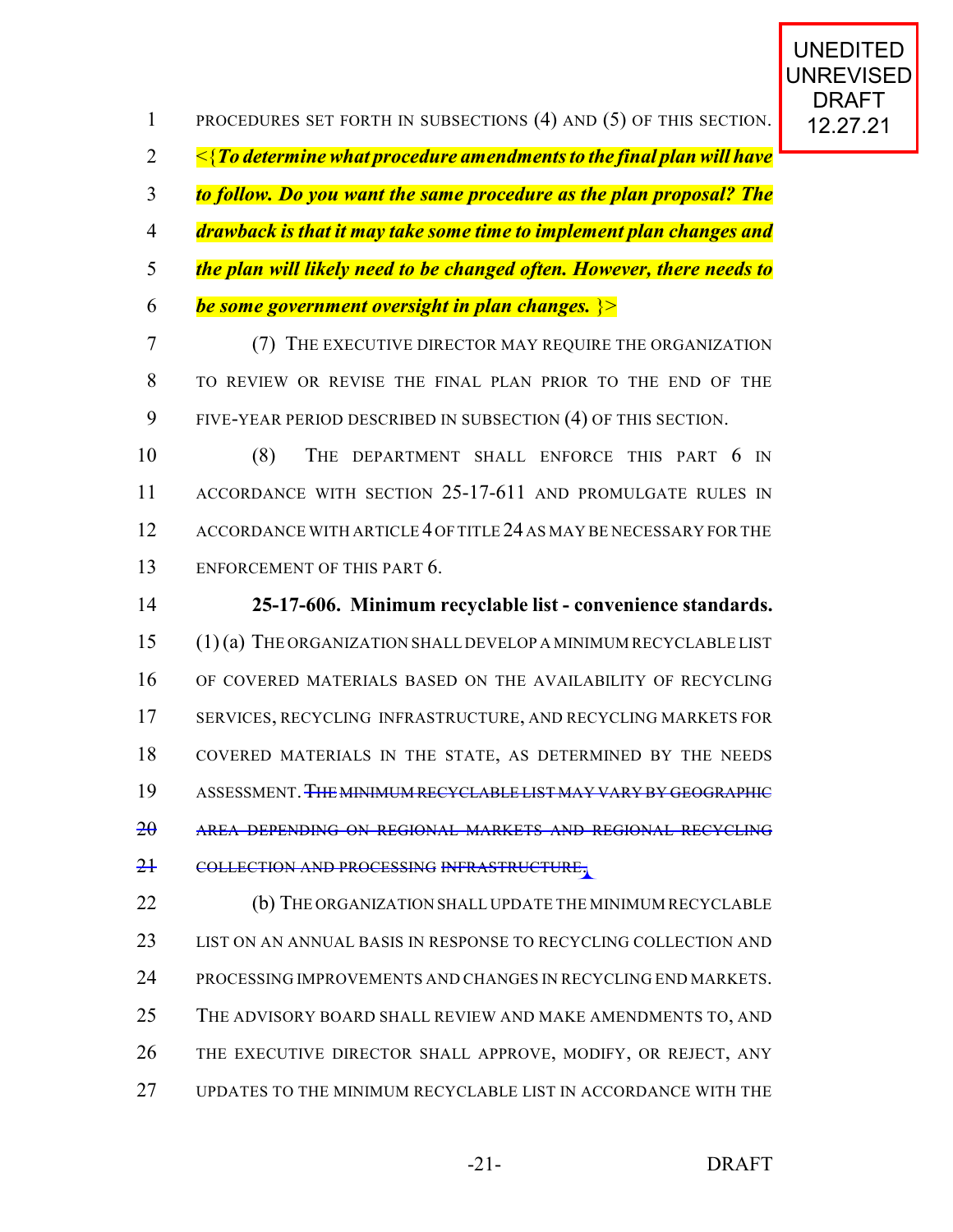12.27.21 PROCEDURES SET FORTH IN SECTION 25-17-605 (5). <{*Again, should this procedure look like the review of the plan proposal?*}>

 (c) ALL SERVICE PROVIDERS MUST PROVIDE RECYCLING SERVICES FOR ALL READILY-RECYCLABLE MATERIALS INCLUDED ON A MINIMUM RECYCLABLE LIST THAT APPLIES TO THE JURISDICTION IN WHICH THE RECYCLING SERVICES ARE PROVIDED TO BE ELIGIBLE FORREIMBURSEMENT FOR RECYCLING SERVICES PROVIDED UNDER THE PROGRAM.

8 (d) THE EXECUTIVE DIRECTOR MAY GRANT A SERVICE PROVIDER 9 AN EXCEPTION TO THE REQUIREMENTS OF SUBSECTION (1)(c) OF THIS 10 SECTION IF THE SERVICE PROVIDER DEMONSTRATES TO THE REASONABLE SATISFACTION OF THE EXECUTIVE DIRECTOR THAT IT IS NOT ABLE TO PROVIDE RECYCLING SERVICES FOR A READILY RECYCLABLE MATERIAL.

 (2) THE ORGANIZATION SHALL PROVIDE COVERED ENTITIES WITH WIDESPREAD, CONVENIENT, AND EQUITABLE ACCESS TO RECYCLING 15 SERVICES FOR ALL READILY RECYCLABLE MATERIALS, AT NO ADDITIONAL COST TO THE COVERED ENTITY, WITH THE GOAL OF ACHIEVING A 17 STATEWIDE **- PERCENT RECYCLING RATE, RECOVERY RATE, AND**  POST-CONSUMER RECYCLED CONTENT RATE BY JANUARY 1,2035.<{*What is the target that the organization will be basing the needs assessment on? There likely needs to be some kind of hard number to guide the needs assessment and plan components. Also, should the rates/goals be based on the amount of covered materials recycled, recovered, etc. or the amount of readily recyclable materials recycled, recovered, etc. Right now it is the former. Also, how are service providers going to be compensated for providing the additional recycling services that will be provided to accomplish the percentage goal in this subsection (2) if the additional recycling services are being provided at no additional cost to*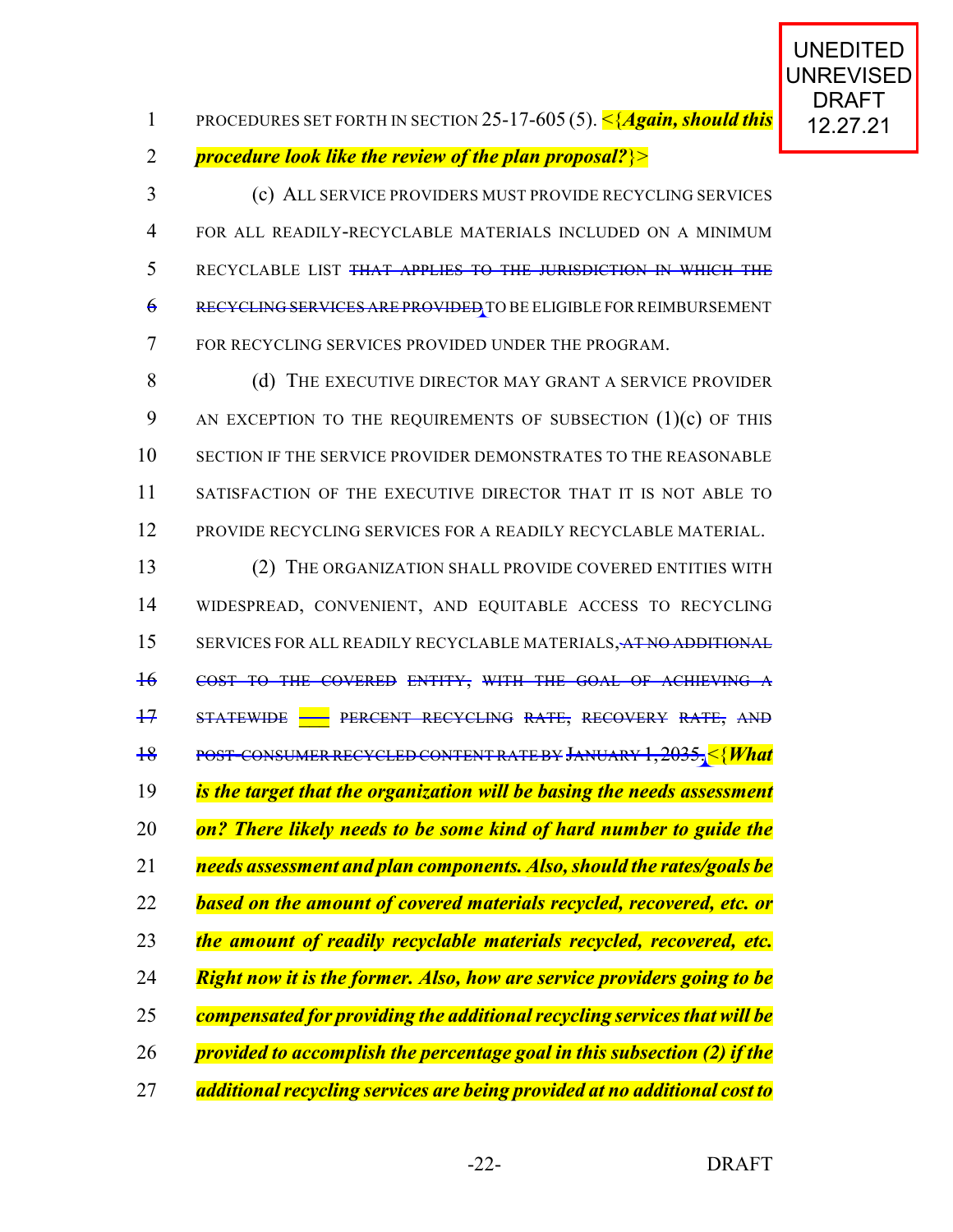| covered entities? If service providers are reimbursed for their costs   12.27.21 |  |  |  |
|----------------------------------------------------------------------------------|--|--|--|
|                                                                                  |  |  |  |

*through the program, they would still have to pay the upfront costs of*

*providing the additional services. Will that work for them?*}>

 (3) TO THE EXTENT POSSIBLE, RECYCLING SERVICES FOR READILY RECYCLABLE MATERIALS MUST BE PROVIDED IN A MANNER THAT IS AS CONVENIENT AS THE COLLECTION OF SOLID WASTE IN THE COVERED ENTITY'S GEOGRAPHIC AREA.

 (4) IN PROVIDING RECYCLING SERVICES TO A GEOGRAPHIC AREA WHERE THE LOCAL GOVERNMENTS WITH JURISDICTION IN THE GEOGRAPHIC AREA DO NOT PROVIDE CURBSIDE SERVICES FOR THE COLLECTION OF SOLID WASTE, THE ORGANIZATION MUST CONSTRUCT AND OPERATE LONG-TERM FACILITIES IN THE GEOGRAPHIC AREA TO COLLECT READILY RECYCLABLE MATERIALS. THE FACILITIES MUST BE LOCATED AT EACH SOLID WASTES DISPOSAL SITE AND FACILITY IN THE GEOGRAPHIC AREA. <{*The local government may not let the organization construct facilities next to the site for a variety of reasons, including a lack of room for their construction, so it might make sense to give the organization some leeway here. Moreover, the siting of waste diversion facilities seems to fall under a local government's 1041 powers regarding land use decisions, so local government approval would be required.*}> **(5)** In PROVIDING RECYCLING SERVICES TO MULTI-FAMILY 22 DWELLINGS WITH ON-SITE CENTRALIZED WASTE SITES, THE ORGANIZATION MUST OFFER THE OWNER OF THE MULTI-FAMILY DWELLING EQUIVALENT

24 ON-SITE RECYCLING SERVICES FOR READILY RECYCLABLE MATERIALS.

 (6) TO THE EXTENT POSSIBLE, ANY COVERED ENTITIES IN THE 26 STATE THAT ARE RECEIVING RECYCLING SERVICES AS OF AUGUST 1, 2022, MUST CONTINUE TO RECEIVE EQUIVALENT RECYCLING SERVICES THROUGH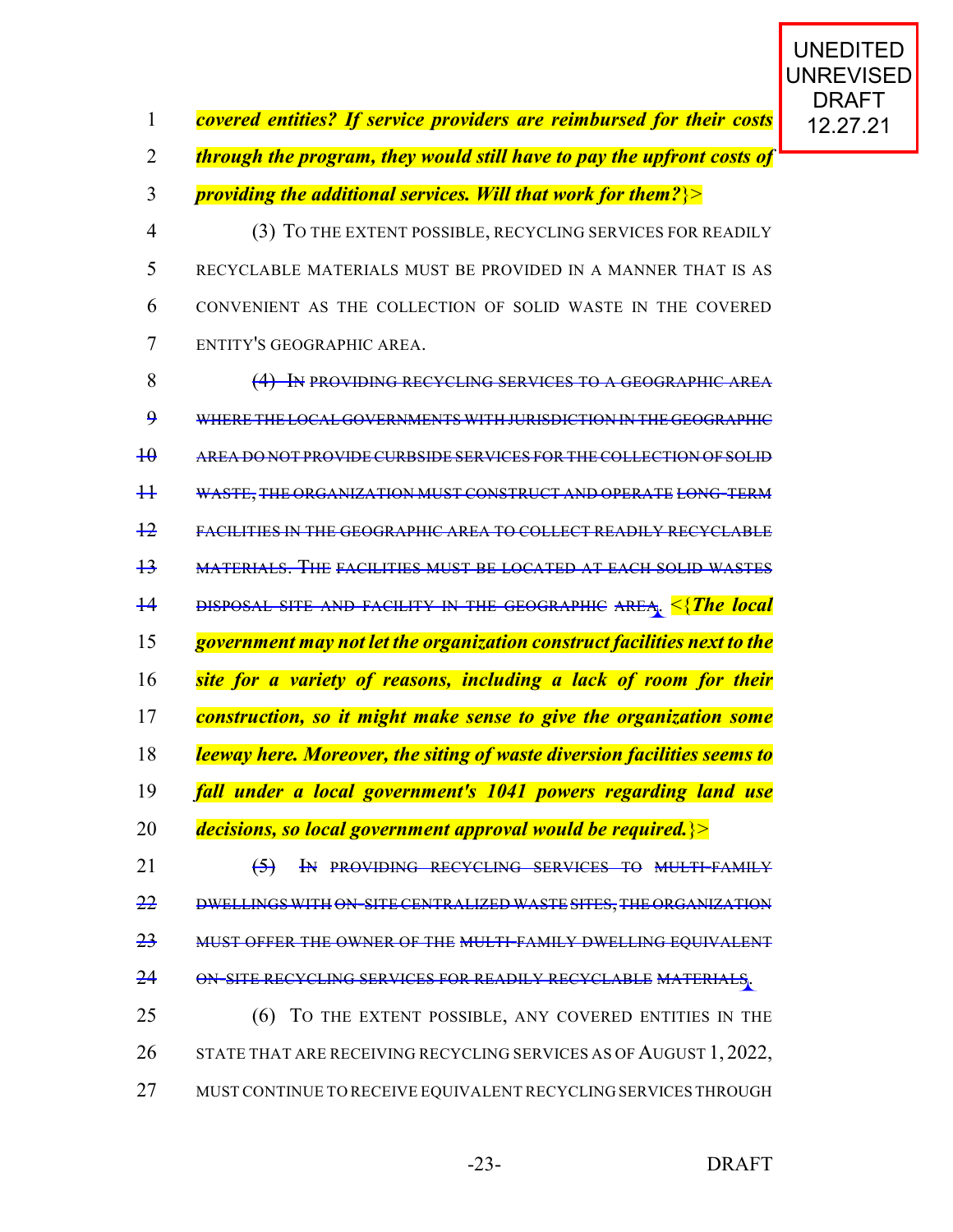| $\mathbf{1}$   | THE PROGRAM OR A LOCAL GOVERNMENT SERVICE. <mark>&lt;{"On the effective</mark> |
|----------------|--------------------------------------------------------------------------------|
| $\overline{2}$ | date of this act" is unclear so our office prefers to give a specified date    |
| 3              | instead. I used August 1, 2022 as an example, because that's fairly close      |
| $\overline{4}$ | to when the bill will go into effect, but we can use whatever date you         |
| 5              | would like. >>                                                                 |
| 6              | (7) THE ORGANIZATION SHALL NOT RESTRICT A PERSON'S ABILITY                     |
| 7              | TO CONTRACT DIRECTLY WITH SERVICE PROVIDERS TO OBTAIN RECYCLING                |
| 8              | SERVICES FOR COVERED MATERIALS.                                                |
| 9              | 25-17-607. Education and outreach program. (1)<br><b>THE</b>                   |
| 10             | <b>ORGANIZATION</b><br>SHALL DEVELOP AND IMPLEMENT A STATEWIDE                 |
| 11             | EDUCATION AND OUTREACH PROGRAM THAT PROVIDES PROGRAMMING                       |
| 12             | AND MATERIALS ON THE RECYCLING AND REUSE OF COVERED MATERIALS,                 |
| 13             | INCLUDING PROGRAMMING AND MATERIALS ON: $\leq$ <b>Will the education and</b>   |
| 14             | outreach programming and materials be free of cost? If so, that should         |
| 15             | <b>be indicated here.</b> >>                                                   |
| 16             | (a) PROPER END-OF-LIFE MANAGEMENT OF COVERED MATERIALS;                        |
| 17             | (b) THE LOCATION AND AVAILABILITY OF RECYCLING SERVICES                        |
| 18             | UNDER THE PROGRAM; AND                                                         |
| 19             | (c) HOW TO PREVENT LITTERING IN THE PROCESS OF PROVIDING                       |
| 20             | RECYCLING SERVICES FOR COVERED MATERIALS.                                      |
| 21             |                                                                                |
|                | (2)<br>THE EDUCATION AND OUTREACH PROGRAM MUST, AT A                           |
| 22             | MINIMUM:                                                                       |
| 23             | (a) PROVIDE CLEAR AND CONCISE RECYCLING INSTRUCTIONS THAT                      |
| 24             | ARE CONSISTENT STATEWIDE AND ACCESSIBLE FOR ALL DEMOGRAPHIC                    |
| 25             | GROUPS;                                                                        |
| 26             | (b) DEVELOP METHODS TO TARGET:                                                 |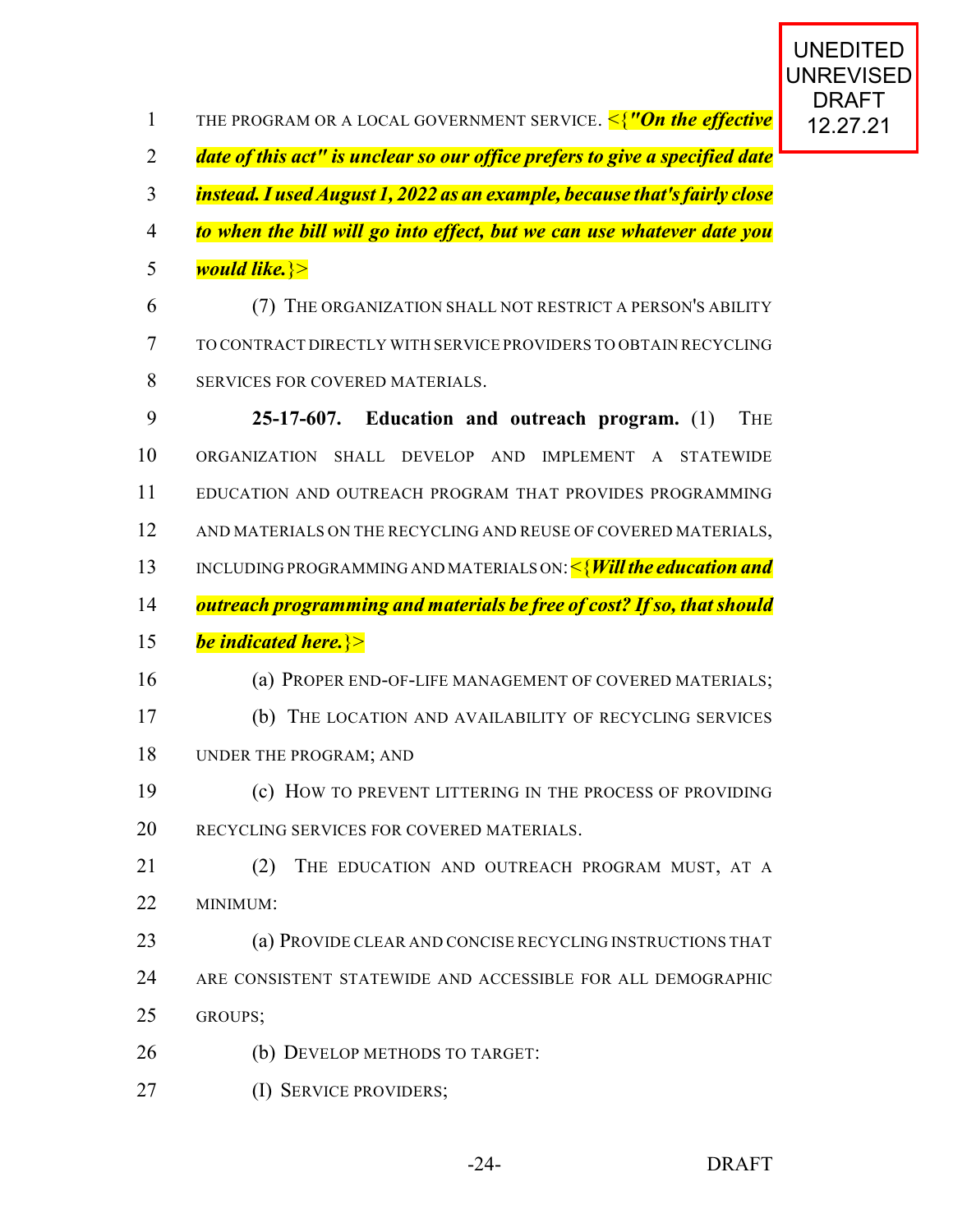1 (II) CONSUMERS; 12.27.21

(III) RETAILERS;

(IV) PRODUCERS; AND

 (V) UNDERSERVED POPULATIONS OF THE STATE. <{*Underserved how and who determines if they are underserved?*}>

 (c) UTILIZE ELECTRONIC, PRINT, AND SOCIALMEDIA PLATFORMS TO DISTRIBUTE AND MARKET THE PROGRAMMING AND MATERIALS;

8 (d) BE DESIGNED TO HELP THE STATE ACHIEVE THE MINIMUM RECOVERY RATES, MINIMUM RECYCLING RATES, AND MINIMUM POST-CONSUMER RECYCLED CONTENT RATES SET FORTH IN THE FINAL PLAN; AND

 (e) INCORPORATE A PLAN FOR THE ORGANIZATION TO WORK WITH PRODUCERS TO DEVELOP LABELS OR MARKINGS FOR COVERED MATERIALS IN ACCORDANCE WITH APPLICABLE FEDERAL AND STATE LAW TO ASSIST CONSUMERS IN THE RESPONSIBLE RECYCLING OF COVERED MATERIALS.

 (3) THE ORGANIZATION SHALL CONSULT WITH THE EXECUTIVE DIRECTOR AND THE ADVISORY BOARD ON THE DEVELOPMENT AND DISTRIBUTION OF PROGRAMMING AND MATERIALS AND MAY COORDINATE WITH LOCAL GOVERNMENTS, NON-PROFIT ORGANIZATIONS, AND SERVICE PROVIDERS ON PROVIDING OUTREACH TO COMMUNITIES THROUGHOUT THE STATE.

**(4) THE ORGANIZATION SHALL DEVELOP A METHODOLOGY FOR**  EVALUATING AND REPORTING THE EFFECTIVENESS OF THE EDUCATION AND OUTREACH PROGRAM THAT ALLOWS THE EXECUTIVE DIRECTOR TO MEASURE THE EDUCATION AND OUTREACH PROGRAM'S OVERALL EFFECTIVENESS.

**25-17-608. Prohibition - review of covered materials -**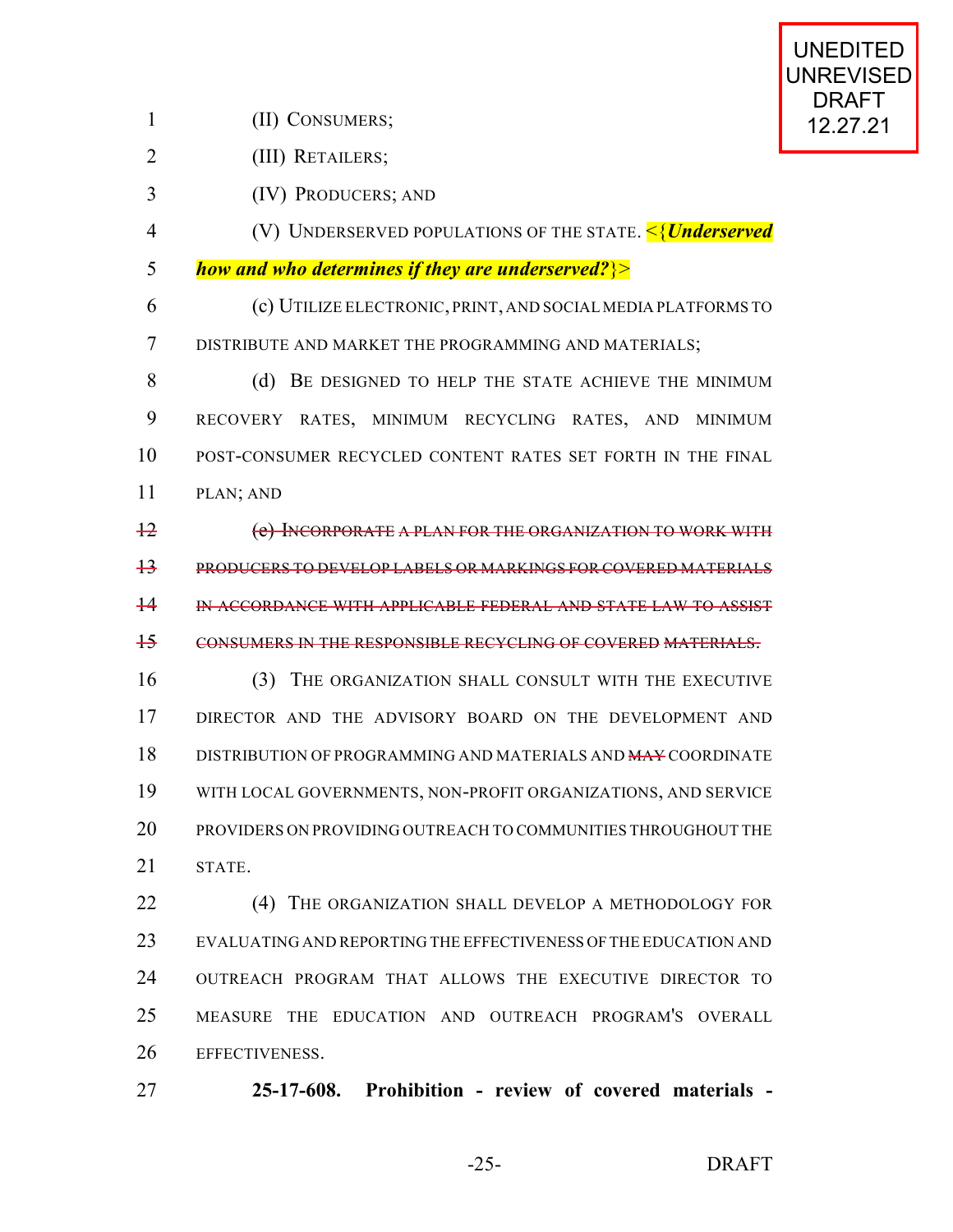12.27.21 **alternative collection programs - local governments - rules.** (1) (a) EFFECTIVE JANUARY 1,2026, A PRODUCER SHALL NOT SELL, OFFER FOR SALE, OR DISTRIBUTE ANY PRODUCTS THAT USE COVERED MATERIALS IN THE STATE UNLESS THE PRODUCER IS PARTICIPATING IN THE PROGRAM OR AN ALTERNATIVE COLLECTION PROGRAM.

 (b) IN CONSULTATION WITH THE ADVISORY BOARD AND THE ORGANIZATION, THE EXECUTIVE DIRECTOR SHALL PERIODICALLY REVIEW THE LIST OF COVERED MATERIALS AND DETERMINE WHETHER TO ADD ANY ADDITIONAL COVERED MATERIALS TO THE LIST BY RULE. <{*Could the executive director, by rule, remove a covered material from the list?*}> (2) (a) A PRODUCER OR GROUP OF PRODUCERS MAY DEVELOP AND OPERATE AN ALTERNATIVE COLLECTION PROGRAM TO PROVIDE RECYCLING SERVICES FOR ALL OR SOME TYPES OF COVERED MATERIALS. APRODUCER THAT PARTICIPATES IN AN ALTERNATIVE COLLECTION PROGRAM APPROVED 15 BY THE EXECUTIVE DIRECTOR MAY WHOLLY OR PARTIALLY OFFSET THE PRODUCER'S PAYMENT OBLIGATIONS UNDER THE PROGRAM WITH RESPECT TO THE TYPES OF COVERED MATERIALS INCLUDED IN THE ALTERNATIVE COLLECTION PROGRAM.

 (b) APRODUCER OR GROUP OF PRODUCERS SEEKING TO IMPLEMENT AN ALTERNATIVE COLLECTION PROGRAM SHALL SUBMIT AN ALTERNATIVE COLLECTION PROGRAM PLAN PROPOSAL THAT COMPLIES WITH THE 22 REQUIREMENTS OF SECTION 25-17-605 (4). THE ADVISORY BOARD SHALL REVIEW AND MAKE RECOMMENDATIONS ON, AND THE EXECUTIVE 24 DIRECTOR SHALL APPROVE, MODIFY, OR REJECT, ANY ALTERNATIVE COLLECTION PROGRAM PLAN PROPOSALS OR AMENDMENTS IN 26 ACCORDANCE WITH THE PROCEDURES SET FORTH IN SECTION 25-17-605 (5). <{*Will alternative collection programs be held to the same*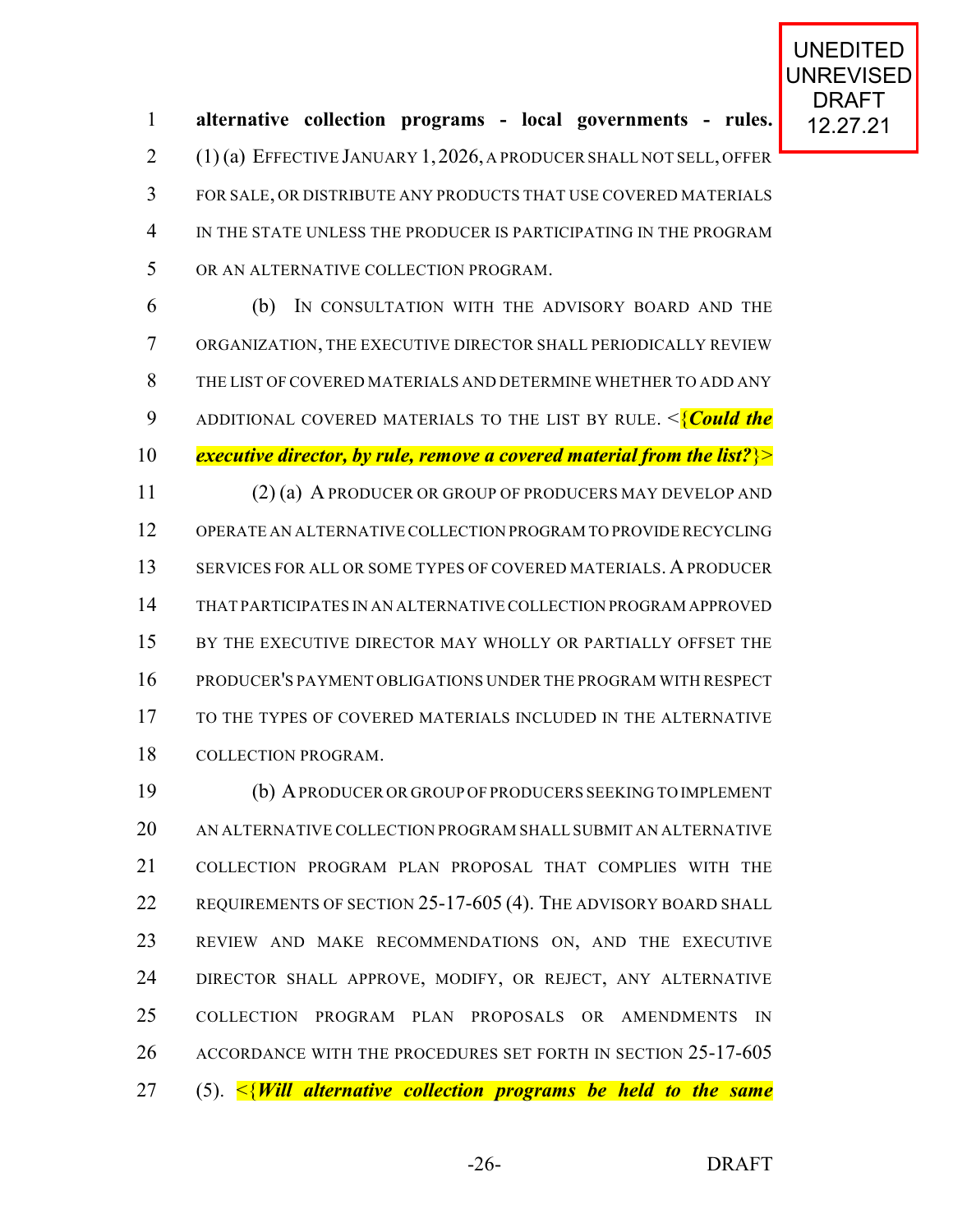*standards as the plan proposal? What guidelines will the executive* 12,27,21

*director use in reviewing those programs?*}>

 (3) WITHIN FIVE YEARS AFTER THE IMPLEMENTATION OF THE PROGRAM OR ANY ALTERNATIVE COLLECTION PROGRAM, EACH PROGRAM MUST MEET THE MINIMUM RECOVERY RATES, MINIMUM RECYCLING RATES, AND MINIMUM POST-CONSUMER RECYCLED CONTENT RATES SET FORTH IN EACH PROGRAM'S RESPECTIVE PLAN. IF, BASED ON THE ANNUAL REPORT SUBMITTED UNDER SECTION 25-17-609 (2), THE PROGRAM IS NOT ON TRACK TO MEET THE MINIMUM RECOVERY RATES, MINIMUM RECYCLING RATES, AND MINIMUM POST-CONSUMER MATERIAL CONTENT RATES SET FORTH IN EACH PROGRAM'S RESPECTIVE PLAN, THE EXECUTIVE DIRECTOR MAY REQUIRE THE ORGANIZATION TO AMEND ITS RESPECTIVE PLAN UNDER SECTION 25-17-605 (7).

 (4) A RETAILER MAY NOT CHARGE ANY KIND OF FEE TO CONSUMERS THAT IS INTENDED TO RECOUP A PRODUCER'S COSTS IN COMPLYING WITH THIS PART 6. <{*If the producer raises the price of product without indicating that it's a fee to recoup the costs of participation, how would that be known or reported to the organization or department?*}>

20 (5) THE DEPARTMENT, THE ORGANIZATION, AND A PRODUCER OR GROUP OF PRODUCERS IMPLEMENTING AN ALTERNATIVE COLLECTION PROGRAM:

- (a) MUST KEEP CONFIDENTIAL ANY PROPRIETARY INFORMATION PROVIDED BY A PRODUCER; AND
- (b) SHALL NOT INCLUDE ANY PROPRIETARY INFORMATION 26 PROVIDED BY A PRODUCER IN THE PROPOSED PLAN, THE FINAL PLAN, OR 27 ANY AMENDMENT TO THE FINAL PLAN.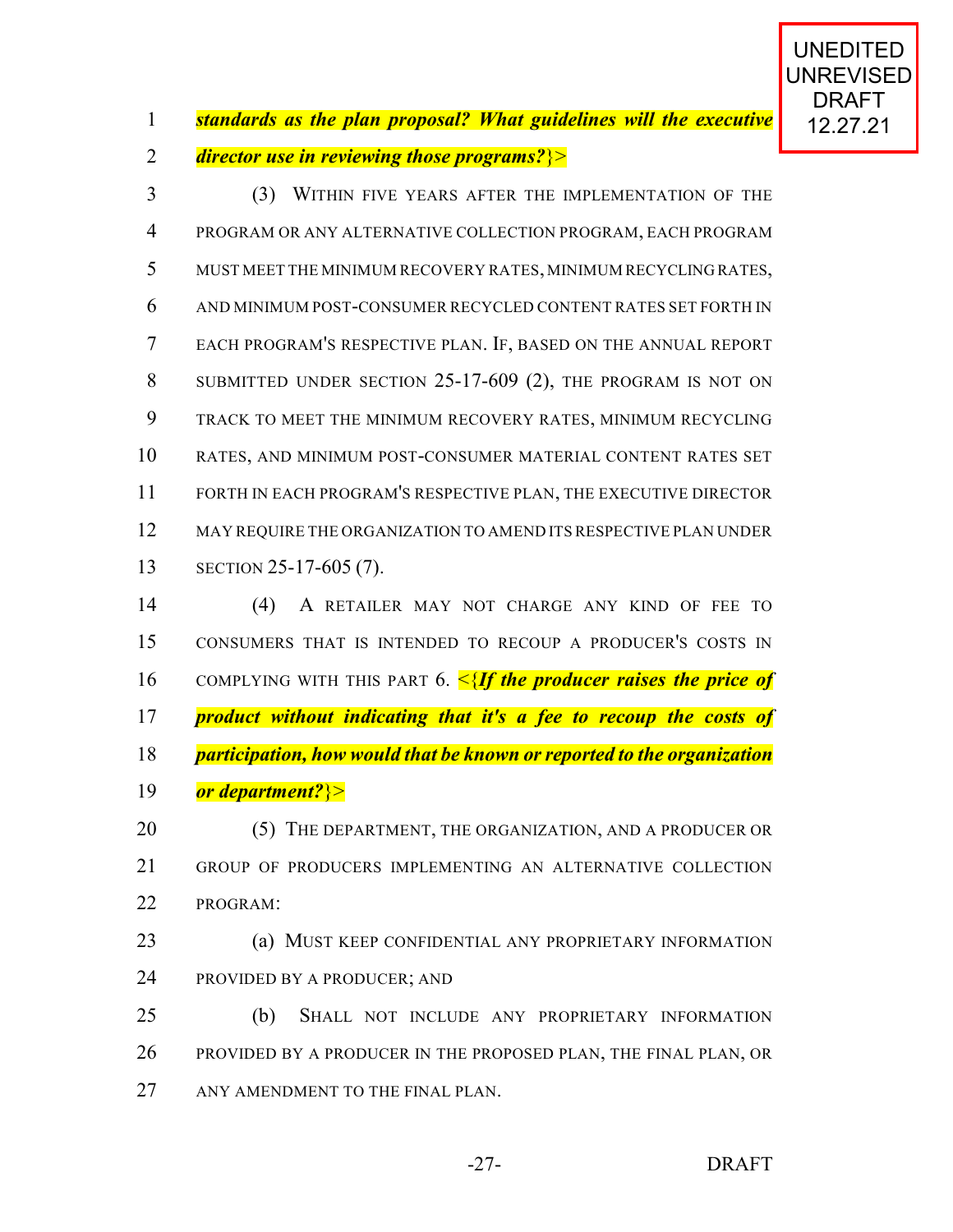1 (6) (a) THE PROGRAM AND ANY ALTERNATIVE COLLECTION 12.27.21 PROGRAM MUST COMPLY WITH ANY FIRE, HAZARDOUS WASTE, OR OTHER RELEVANT ORDINANCES OR RESOLUTIONS ADOPTED BY A LOCAL GOVERNMENT.

 (b) NOTWITHSTANDING ANY LAW TO THE CONTRARY, A LOCAL GOVERNMENT IS NOT REQUIRED TO PROVIDE SERVICES FOR THE PROGRAM OR AN ALTERNATIVE COLLECTION PROGRAM.

 **25-17-609. Producer responsibility dues - annual reporting.** (1) (a) NO LATER THAN JULY 1, 2025, AND ANNUALLY THEREAFTER, A PRODUCER SHALL PAY PRODUCER RESPONSIBILITY DUES TO THE ORGANIZATION BASED ON THE AMOUNT OF PRODUCTS USING COVERED 12 MATERIALS THAT ARE SOLD, OFFERED FOR SALE, OR DISTRIBUTED IN THE 13 STATE BY THE PRODUCER.

 (2) (a) BEFORE MARCH 31 OF THE SECOND YEAR OF THE PROGRAM'S IMPLEMENTATION, AND ANNUALLY THEREAFTER, THE ORGANIZATION SHALL SUBMIT A REPORT TO THE ADVISORY BOARD AND EXECUTIVE DIRECTOR DESCRIBING THE PROGRESS OF THE PROGRAM. THE EXECUTIVE DIRECTOR SHALL POST THE REPORT ON THE DEPARTMENT'S WEBSITE. THE PROGRAM REPORT MUST INCLUDE THE FOLLOWING 20 INFORMATION FROM THE PRECEDING CALENDAR YEAR:

21 (I) THE TOTAL AMOUNT OF PRODUCTS USING COVERED MATERIALS 22 THAT ARE SOLD, OFFERED FOR SALE, OR DISTRIBUTED IN THE STATE BY PRODUCERS;

**(II)** THE TOTAL AMOUNT OF PRODUCER RESPONSIBILITY DUES 25 COLLECTED UNDER THE PROGRAM, WITH THE DATA BROKEN DOWN BY THE PRODUCER RESPONSIBILITY DUE AMOUNT PAID BY EACH PRODUCER FOR EACH TYPE OF COVERED MATERIAL;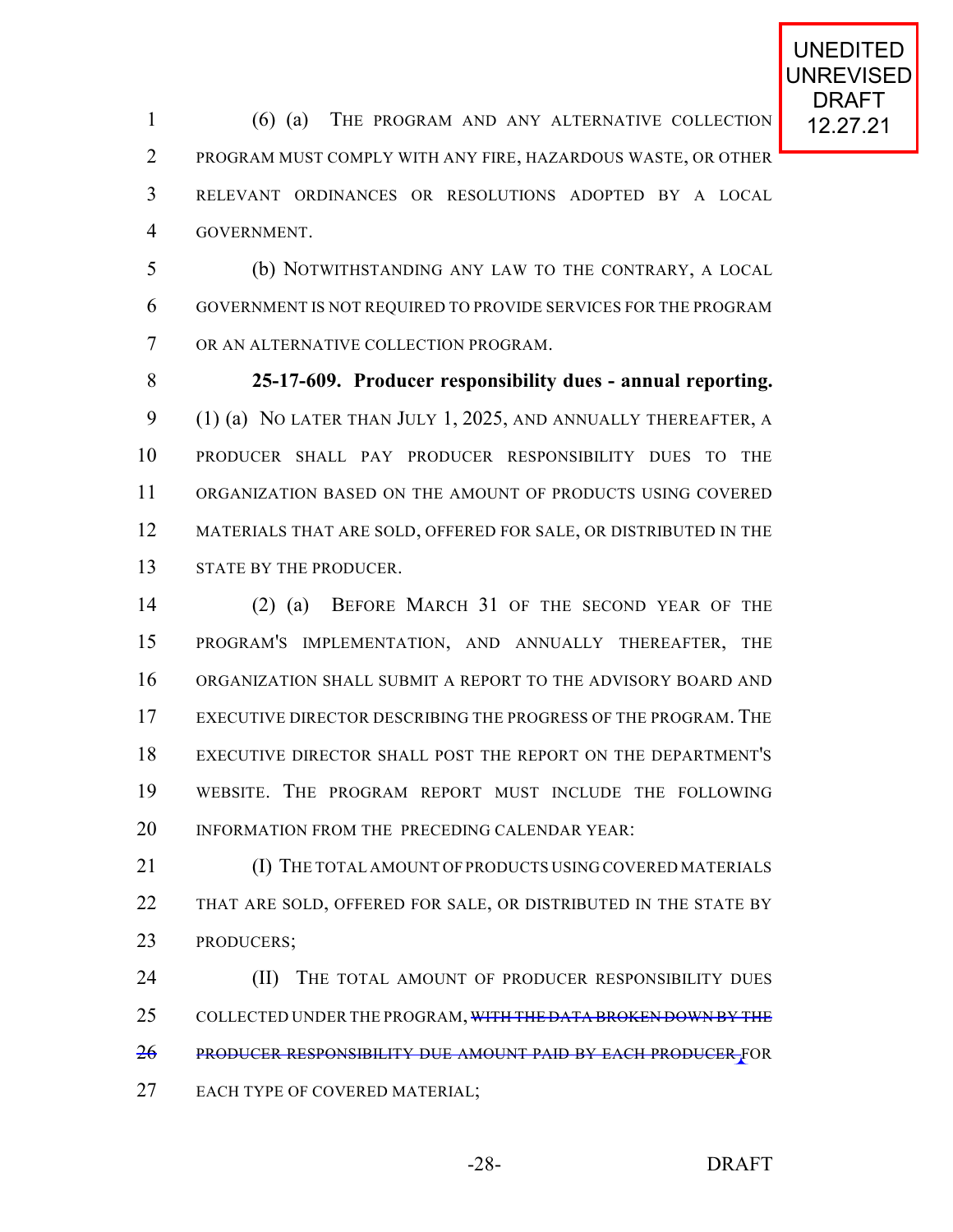1 (III) THE TOTAL AMOUNT, BY WEIGHT OR VOLUME, OF EACH TYPE 12.27.21

OF COVERED MATERIAL RECOVERED OR RECYCLED UNDER THE PROGRAM,

- WITH THE DATA BROKEN DOWN BY:
- 

(A) TYPE OF COVERED MATERIAL COLLECTED;

 (B) MEANS OF COLLECTION, WHETHER BY CURBSIDE SERVICE, DROP-OFF CENTER, OR COMMERCIAL COLLECTION SITE;

 (C) METHOD OF WASTE HANDLING USED TO HANDLE THE COLLECTED COVERED MATERIAL; AND

(D) GEOGRAPHIC AREA;

10 (IV) THE TOTAL AMOUNT, BY WEIGHT OR VOLUME, OF POST-CONSUMER RECYCLED MATERIALS USED IN THE PRODUCTION OF COVERED MATERIALS;

 (V) THE RECYCLING RATE, RECOVERY RATE, AND MINIMUM POST-CONSUMER RECYCLED CONTENT RATE FOR EACH TYPE OF COVERED MATERIAL AND A DESCRIPTION OF THE ORGANIZATION'S PROCESS IN 16 ACHIEVING THE RELATED GOALS SET FORTH IN THE FINAL PLAN;

 (VI) A SUMMARY OF THE EDUCATION AND OUTREACH EFFORTS 18 IMPLEMENTED IN ACCORDANCE WITH SECTION 25-17-607, INCLUDING:

(A) SAMPLES OF ANY MATERIALS DISTRIBUTED; AND

**(B) A DESCRIPTION OF THE METHODOLOGY USED AND THE RESULTS**  OF THE EVALUATION CONDUCTED PURSUANT TO SECTION 25-17-607 (4). THE RESULTS MUST INCLUDE THE PERCENTAGE OF CONSUMERS, PRODUCERS, AND RETAILERS MADE AWARE OF THE WAYS TO RECYCLE AND REUSE RECYCLED MATERIALS.

 (VII) A LIST OF THE NAMES, LOCATIONS, AND HOURS OF OPERATION FOR CURBSIDE SERVICES, DROP-OFF CENTERS, AND COMMERCIAL COLLECTION SITES ACCEPTING OR COLLECTING COVERED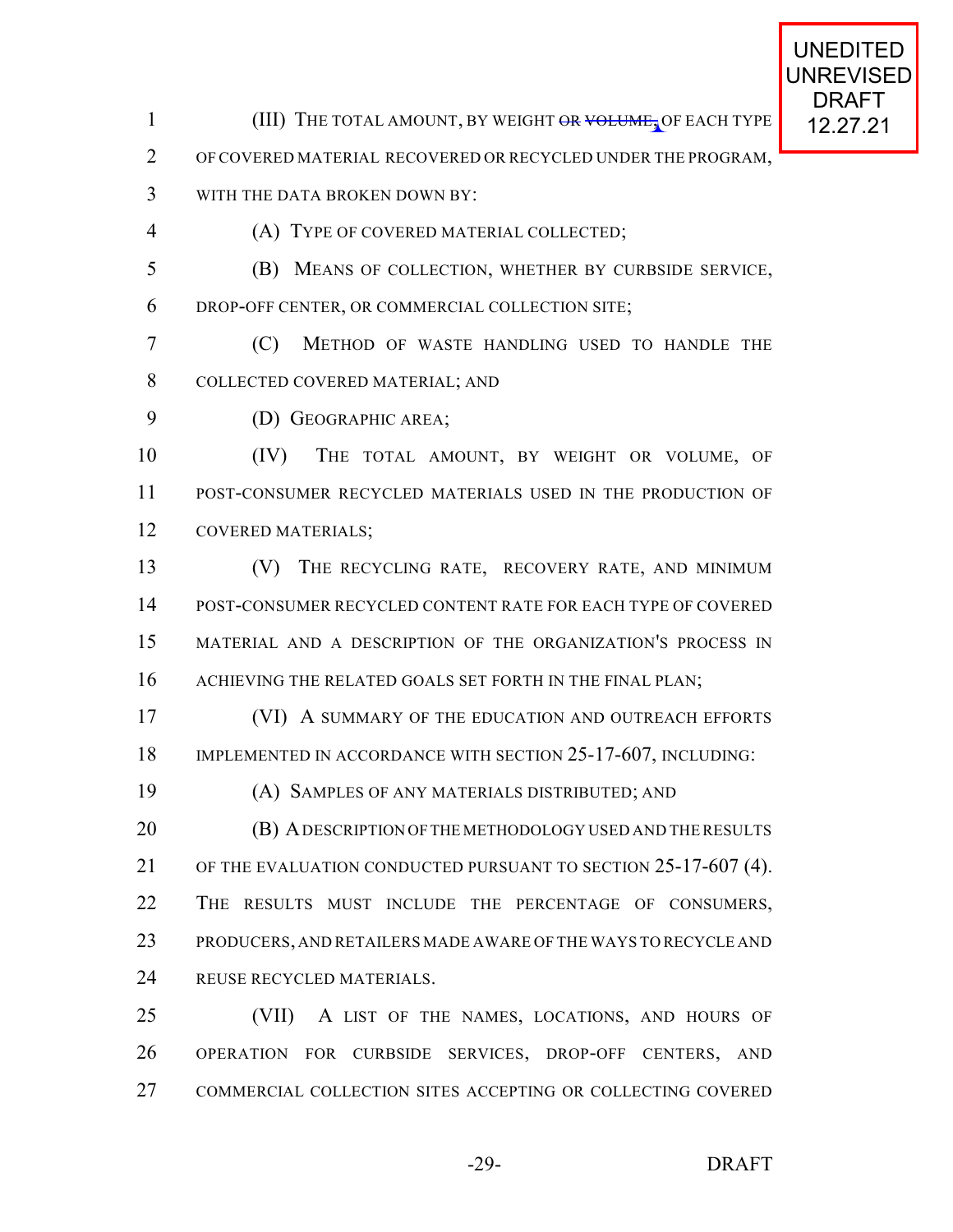1 MATERIALS UNDER THE PROGRAM; AND 12.27.21

 (VIII) A COPY OF AN INDEPENDENT THIRD PARTY'S REPORT AUDITING THE PROGRAM. THE AUDIT MUST INCLUDE A DETAILED LIST OF THE PROGRAM'S COSTS AND REVENUES.

 (b) BEFORE MARCH 31 OF THE SECOND YEAR OF AN ALTERNATIVE COLLECTION PROGRAM'S IMPLEMENTATION, AND ANNUALLY THEREAFTER, THE PRODUCER OR GROUP OF PRODUCERS IMPLEMENTING THE ALTERNATIVE COLLECTION PROGRAM SHALL SUBMIT A REPORT TO THE ADVISORY BOARD AND EXECUTIVE DIRECTOR DESCRIBING THE PROGRESS OF THE PROGRAM AND THE REPORT MUST INCLUDE THE INFORMATION DESCRIBED IN SUBSECTION (2)(a) OF THIS SECTION, AS APPLICABLE, FROM THE PRECEDING CALENDAR YEAR. THE EXECUTIVE DIRECTOR SHALL POST 13 THE REPORT ON THE DEPARTMENT'S WEBSITE.

 (c) NOTWITHSTANDING SECTION 24-1-136 (11)(a)(I), THE EXECUTIVE DIRECTOR SHALL ANNUALLY COMPILE THE RESULTS OF THE 16 REPORTS RECEIVED PURSUANT TO SUBSECTIONS (2)(a) AND (2)(b) OF THIS SECTION INTO A GENERAL REPORT DESCRIBING THE PROGRESS OF THE PROGRAM. THE EXECUTIVE DIRECTOR SHALL INCLUDE THE EXECUTIVE DIRECTOR'S THE ADVISORY BOARD'S ACTIVITIES AND EXPENSES REIMBURSED IN THE GENERAL REPORT. THE EXECUTIVE DIRECTOR SHALL POST THE REPORT ON THE DEPARTMENT'S WEBSITE. THE EXECUTIVE DIRECTOR SHALL ANNUALLY PRESENT THE GENERAL REPORT TO THE HEALTH AND HUMAN SERVICES COMMITTEE OF THE SENATE AND THE PUBLIC AND BEHAVIORAL HEALTH AND HUMAN SERVICES COMMITTEE OF THE HOUSE OF REPRESENTATIVES, OR THEIR SUCCESSOR COMMITTEES. <{*Are these the legislative bodies that you would like the executive director to report to? Do you want any reporting to the governor?*}>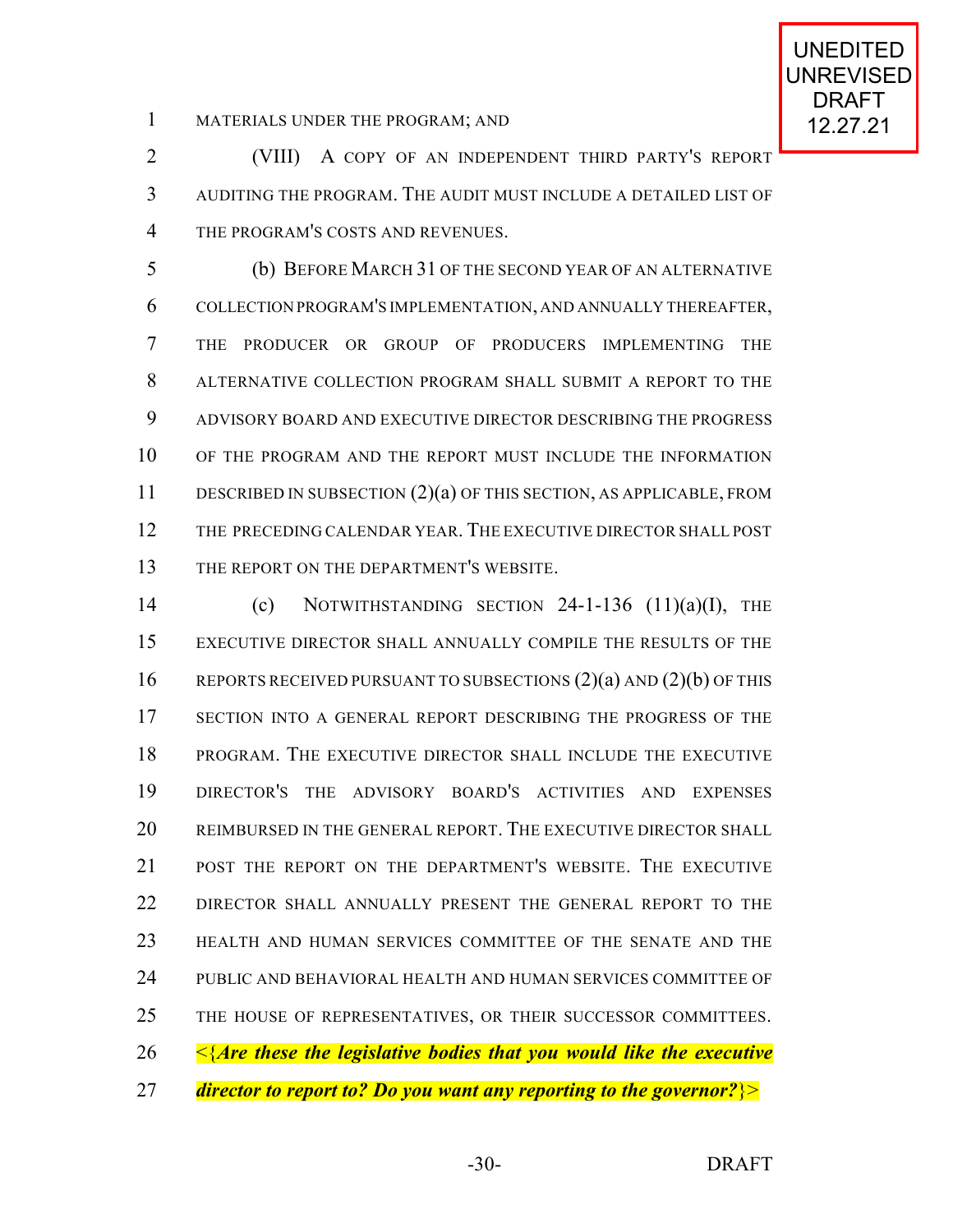12.27.21 **25-17-610. Producer responsibility in recycling program administration fund - creation - purpose.** (1) THERE IS HEREBY CREATED IN THE STATE TREASURY THE PRODUCER RESPONSIBILITY IN RECYCLING PROGRAM ADMINISTRATION FUND, REFERRED TO IN THIS SECTION AS THE "FUND".

 (2) THE PURPOSE OF THE FUND IS FOR THE REIMBURSEMENT OF THE DEPARTMENT FOR THE REASONABLE COSTS INCURRED IN THE ADMINISTRATION OF THIS PART 6.

 (3) THE GENERAL ASSEMBLY SHALL ANNUALLY APPROPRIATE 10 MONEY TO THE FUND FOR THE PURPOSE SET FORTH IN SUBSECTION (2) OF THIS SECTION.

12 (4) THE FUND CONSISTS OF MONEY TRANSMITTED TO THE FUND 13 PURSUANT TO SUBSECTION (5) OF THIS SECTION.

 (5) ONLY THE MONEY FROM PRODUCER RESPONSIBILITY DUES THAT IS NECESSARY FOR THE DEPARTMENT'S REASONABLE COSTS INCURRED IN THE ADMINISTRATION OF THIS PART 6 SHALL BE TRANSMITTED FROM THE ORGANIZATION TO THE STATE TREASURER, WHO SHALL CREDIT THE SAME 18 TO THE FUND.

 (6) AT THE END OF ANY FISCAL YEAR, ALL UNEXPENDED AND UNENCUMBERED MONEY IN THE FUND REMAINS IN THE FUND AND SHALL 21 NOT BE CREDITED OR TRANSFERRED TO THE GENERAL FUND OR ANY OTHER 22 FUND. ALL INTEREST DERIVED FROM THE DEPOSIT AND INVESTMENT OF MONEY IN THE FUND REMAINS IN THE FUND AND DOES NOT DIVERT TO THE GENERAL FUND. <{*Note - all the funds used to reimburse the state for administrative expenses would count towards the TABOR cap.*}> **25-17-611. Violations - enforcement - administrative penalty.** 27 (1) A PRODUCER OR ORGANIZATION THAT VIOLATES THIS PART 6 IS LIABLE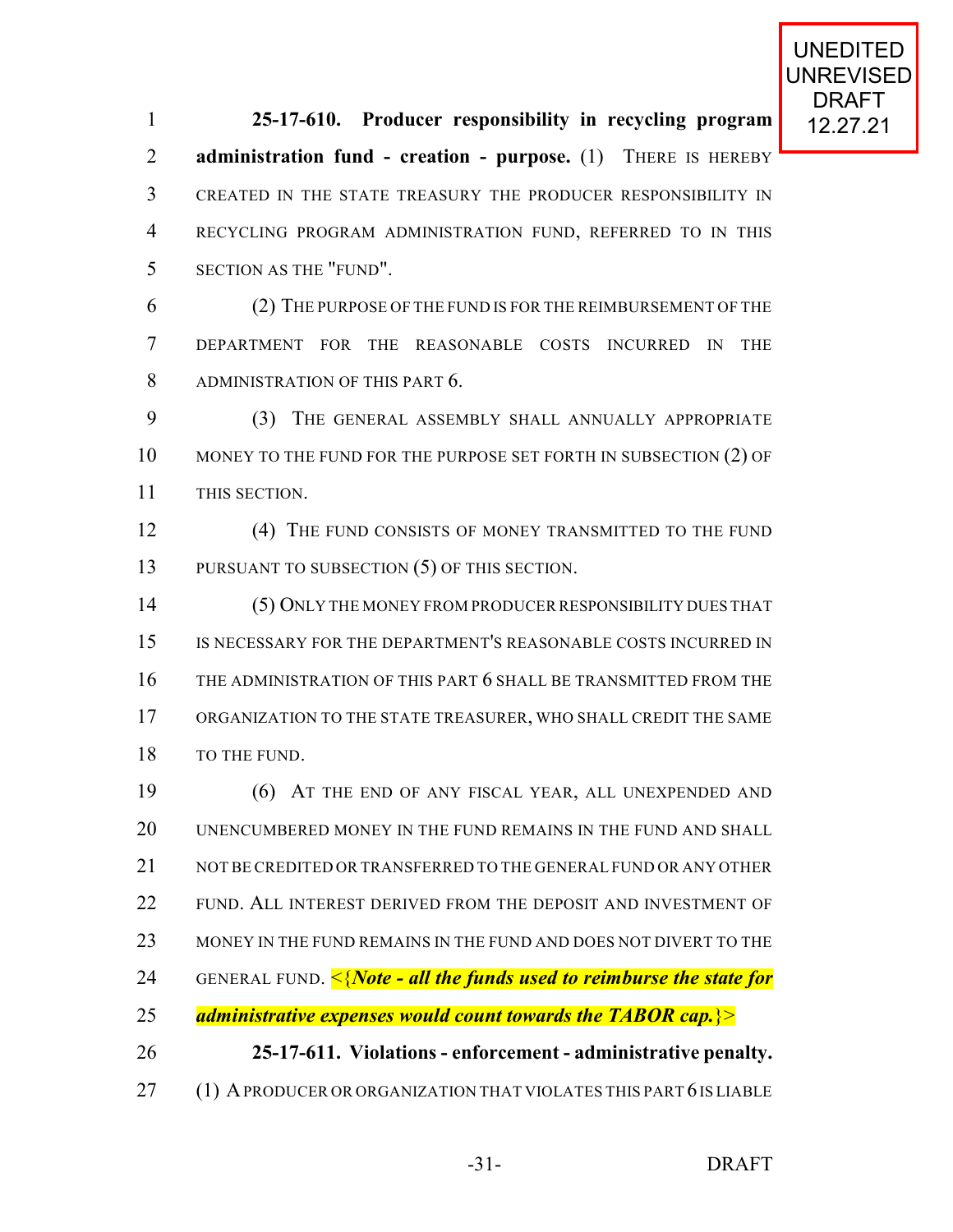1 FOR AN ADMINISTRATIVE PENALTY NOT TO EXCEED: 12.27.21

 (a) FOR A FIRST VIOLATION, AN INITIAL PENALTY OF FIVE THOUSAND DOLLARS FOR THE FIRST DAY OF EACH VIOLATION AND ONE THOUSAND FIVE HUNDRED DOLLARS PER DAY FOR EACH DAY THE VIOLATION CONTINUES;

 (b) FOR A SECOND VIOLATION COMMITTED WITHIN TWELVE MONTHS AFTER A PRIOR VIOLATION, AN INITIAL PENALTY OF TEN THOUSAND DOLLARS FOR THE FIRST DAY OF EACH VIOLATION AND THREE THOUSAND DOLLARS PER DAY FOR EACH DAY THE VIOLATION CONTINUES; AND

 (c) FOR A THIRD VIOLATION COMMITTED WITHIN TWELVE MONTHS AFTER A PRIOR VIOLATION, AN INITIAL PENALTY OF TWENTY THOUSAND DOLLARS FOR THE FIRST DAY OF EACH VIOLATION AND SIX THOUSAND DOLLARS PER DAY FOR EACH DAY THE VIOLATION CONTINUES.

 (2) IF A PRODUCER OR ORGANIZATION IS LIABLE PURSUANT TO 16 SUBSECTION (1) OF THIS SECTION, THE EXECUTIVE DIRECTOR SHALL SERVE BY PERSONAL SERVICE OR BY CERTIFIED MAIL AN ORDER THAT IMPOSES AN ADMINISTRATIVE PENALTY ON THE PRODUCER OR ORGANIZATION.

 (3) THE PRODUCER OR ORGANIZATION MAY SUBMIT A WRITTEN REQUEST TO THE EXECUTIVE DIRECTOR FOR A HEARING BY PERSONAL SERVICE OR BY CERTIFIED MAIL WITHIN THIRTY CALENDAR DAYS AFTER 22 THE DATE OF THE ORDER IMPOSING AN ADMINISTRATIVE PENALTY. AN ADMINISTRATIVE LAW JUDGE FROM THE OFFICE OF ADMINISTRATIVE COURTS SHALL CONDUCT THE HEARING IN ACCORDANCE WITH SECTION 24-4-105.

 (4) IF A REQUEST FOR A HEARING IS FILED, PAYMENT OF ANY MONETARY PENALTY IS STAYED PENDING A FINAL DECISION BY THE

-32- DRAFT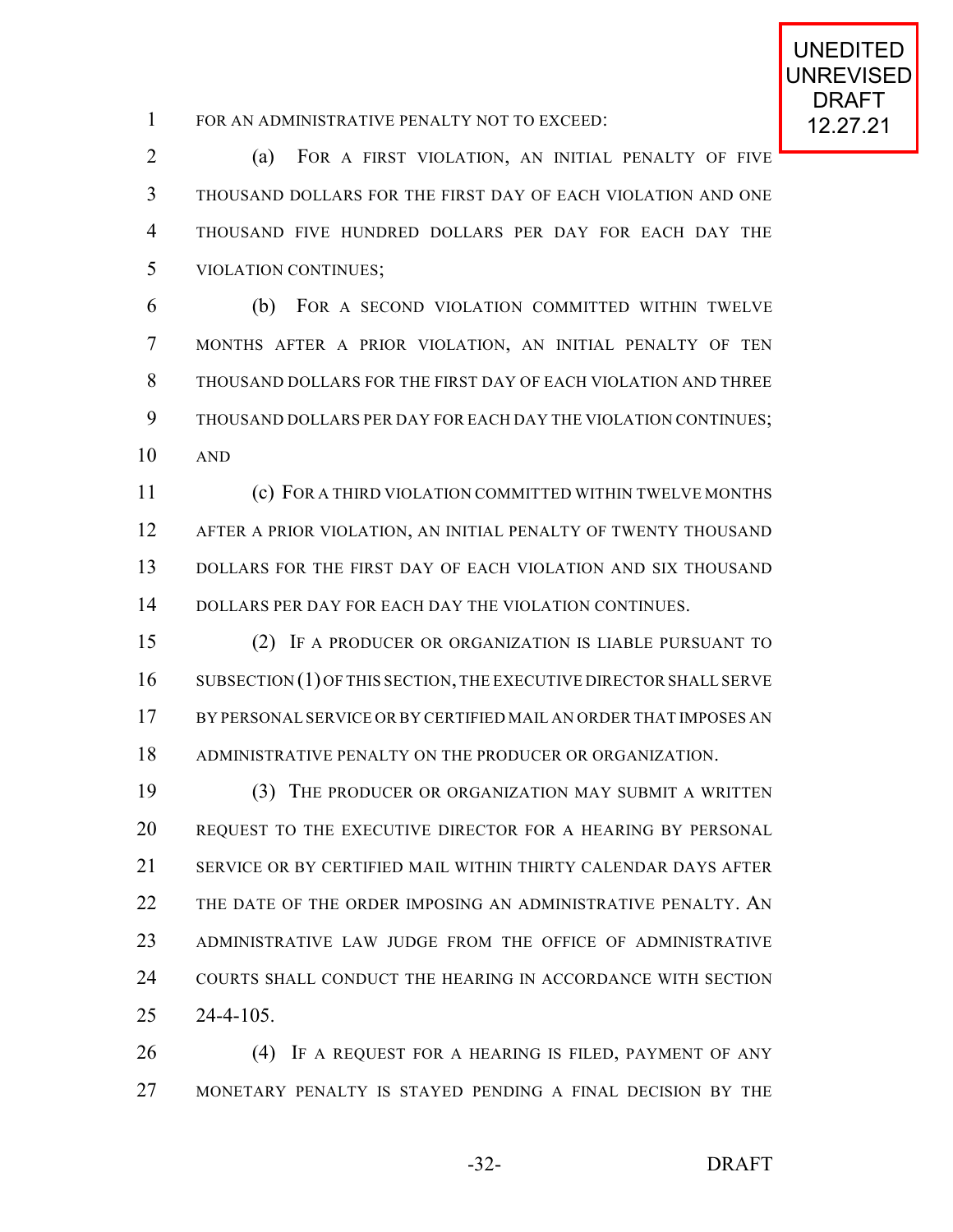1 ADMINISTRATIVE LAW JUDGE AFTER A HEARING ON THE MERITS. THE 12.27.21 DEPARTMENT IS NOT PRECLUDED FROM IMPOSING AN ADMINISTRATIVE PENALTY AGAINST THE PRODUCER OR ORGANIZATION FOR SUBSEQUENT VIOLATIONS OF THIS PART 6 COMMITTED DURING THE PENDENCY OF THE STAY.

 (5) THE DEPARTMENT BEARS THE BURDEN OF PROOF BY A PREPONDERANCE OF THE EVIDENCE IN A HEARING HELD PURSUANT TO THIS SECTION.

 (6) THE EXECUTIVE DIRECTOR MAY ENTER INTO A SETTLEMENT AGREEMENT WITH A PRODUCER OR ORGANIZATION ASSESSED AN ADMINISTRATIVE PENALTY UNDER THIS SECTION.

12 (7) THE EXECUTIVE DIRECTOR SHALL TRANSFER ANY MONEY COLLECTED UNDER THIS SECTION TO THE STATE TREASURER, WHO SHALL DEPOSIT THE MONEY INTO THE RECYCLING RESOURCES ECONOMIC OPPORTUNITY FUND CREATED IN SECTION 25-16.5-106.5 (1).

 **25-17-612. Limited exemption from antitrust, restraint of trade, and unfair trade practices provisions.** IF THE PROGRAM OR AN ALTERNATIVE COLLECTION PROGRAM ENGAGES IN AN ACTIVITY PERFORMED SOLELY IN FURTHERANCE OF IMPLEMENTING THE PROGRAM OR ALTERNATIVECOLLECTION PROGRAM AND IN COMPLIANCE WITH THIS PART 21 6, THE ACTIVITY IS NOT A VIOLATION OF THE ANTITRUST, RESTRAINT OF TRADE, AND UNFAIR TRADE PRACTICES PROVISIONS OF THE "UNFAIR PRACTICES ACT", ARTICLE 2 OF TITLE 6 OR THE "COLORADO ANTITRUST ACT OF 1992", ARTICLE 4 OF TITLE 6.

 **25-17-613. Eligibility for state or local incentive programs.** 26 NOTHING IN THIS PART 6 AFFECTS A PERSON'S ELIGIBILITY FOR ANY STATE OR LOCAL INCENTIVE PROGRAMS FOR WHICH THE PERSON IS OTHERWISE